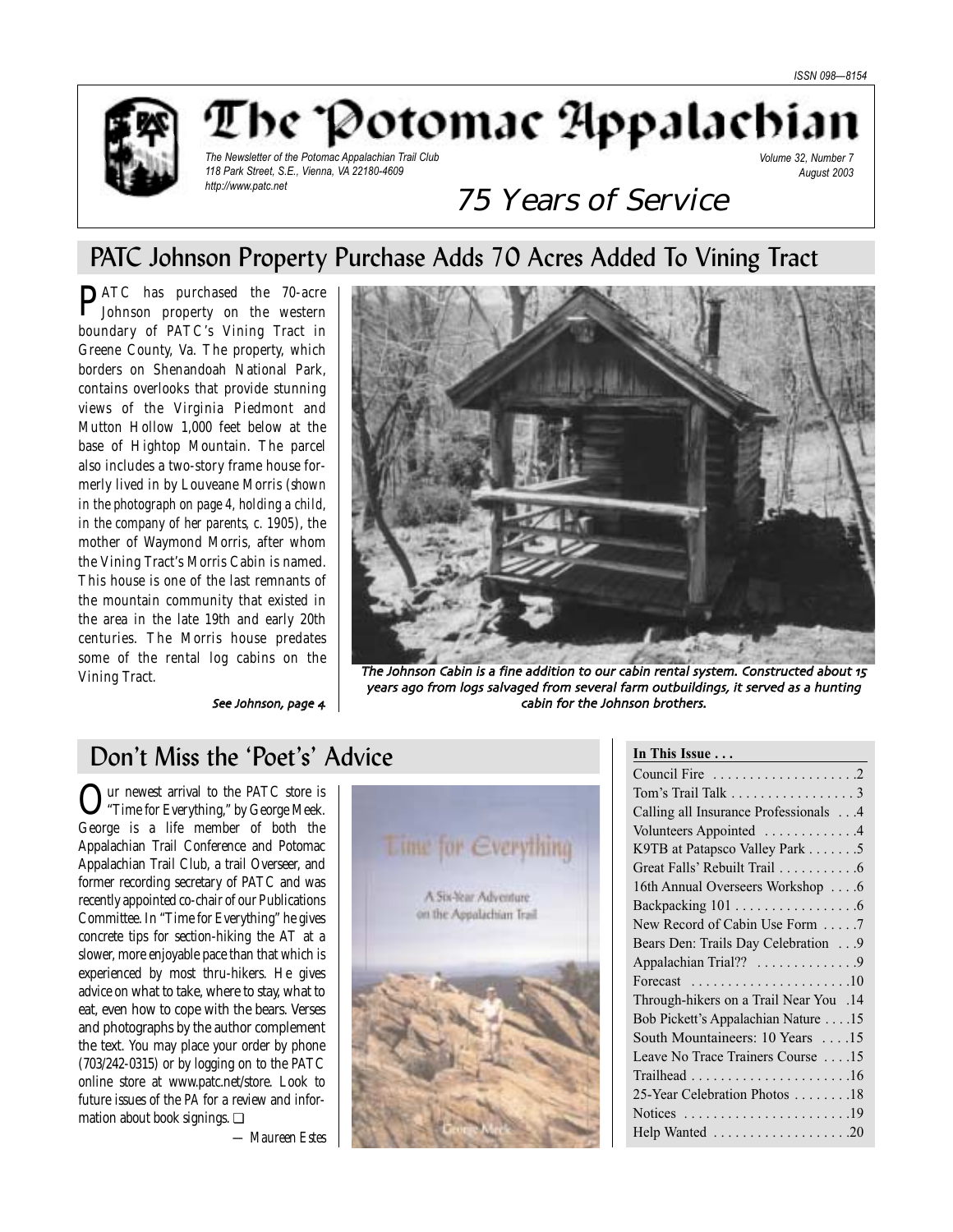#### **Council Members, Chairs and** *PA* **Staff**

#### **Officers**

**President:** Tom Johnson (johnts3@juno.com) Weekdays, Reston, Va, ph. 703/435-2755 Weekends, Front Royal, ph. 540/622-6422 **VP Volunteerism:** Mickey McDermott **VP Operations:** Fred "Hop" Long **Treasurer:** Gerhard Salinger **Secretary:** Georgeann Smale (gsmale99@yahoo.com) **Supervisor of Trails:** Liles Creighton **Supervisor of Membership:** Susan Nelson **Supervisor of Land Management:** Chris Mangold, csm5749@yahoo.com **Supervisor of Facilities:** Larry Marcoux **Supervisor of Education, Information, and Activities:** Vacant

**General Counsel:** Charles Sloan

#### **Sections/Chapters**

**Mountaineering Section:** Andy Britton **SMRG:** Christopher Smith **Ski Touring Section:** Steve Brickel **North Chapter:** Pete Brown **N. Shenandoah Valley Chapter:** Lee Sheaffer **S. Shenandoah Valley Chapter:** Michael Seth **Charlottesville Chapter:** John Shannon **West Virginia Chapter:** Judy Smoot

#### **Standing Committee Chairs**

**(Council Members) AT Corridor Monitoring:** Tom Lupp **Blackburn Trail Center:** Chris Brunton **Budget:** David White **Cabins Operations:** Mel Merritt **Cabin Construction:** Charlie Graf **Conservation:** Jeff Pearcy **Grants & Donations:** Susan Nelson **Endowment:** Don Price **Finance:** Gerhard Salinger **Hikes:** Karen Brown & Lee Sheaffer **Internet Services:** Stephen Raia **Land Management:** Chris Mangold, csm5749@yahoo.com **Legal:** Charles Sloan **Maps:** Dave Pierce **Maryland Appalachian Trail Management Committee:** Charlie Graf *Potomac Appalachian:* Linda Shannon-Beaver **Public Affairs:** Vacant **Publications:** Susie LeBlanc & Linda Shannon-Beaver **Sales:** Vacant **Shelters:** Frank Turk **Trail Lands Acquisition:** Phil Paschall **Trail Patrol:** Kumait Jawdat **Tuscarora Trail Land Management:** Lloyd MacAskill

#### **Special Committees/Ongoing Activities**

**Archives & Library:** Carol Niedzialek **Cabin Reservations:** Shakuntala Ghare **Communications Team:** Tom Johnson **Deputy Finance Committee Chair:** John Ferguson **Deputy Supervisor of Trails:** Jon Rindt **Headquarters Facility:** Orron Kee **Information/Sales Desks:** Annetta DePompa **Medical:** Vacant **Shelters, Cabins, & Cabins Land Fund:** Larry Marcoux **SNP Boundary Trailheads Study Group:** Mark Holland **Tuscarora Trail Shenandoah Valley Project:** Phoebe Kilby & Larry Bradford

#### *Potomac Appalachian*

**Chief Editor:** Linda Shannon-Beaver PA@patc.net **Features Editor:** Joanne Erickson **Forecast Editor:** Suzie Shannon PA-Forecast@patc.net

# Council Fire

The Potomac Appalachian Trail Club's<br>regularly scheduled Council Meeting<br>regularly scheduled Council Meeting was held on June 10, 2003, at Club Headquarters. President Tom Johnson introduced Jose Rojas, a volunteer who will assist the computer committee, and he announced that ATC is looking for a volunteer to man the front desk at the Harpers Ferry office during the day. Tom commented on the impressive presentation mounted by Trail Patrol for National Trails Day, though constant rain detracted from the event. Tom reported on a recent hike to Big Schloss with Bill Damon (Superintendent of the George Washington and Jefferson National Forests) and Jim Smalls (Chief Ranger of the Lee Ranger District). They spoke of national forest issues affecting PATC. The Forest Service representatives expressed concern over proposed outsourcing of jobs, which is damaging morale and could cause them to lose their trail crews.

### **Finance**

Treasurer Gerhard Salinger distributed the monthly budget report for April 2003. He again stressed that the Club had a deficit budget. Council approved a motion to reappoint Endowment Committee member Don Price, for the period of July 1, 2003, to June 30, 2006, and members Robert Patelunas and Edward Britton for the period of July 1, 2002, to June 30, 2005. Council also approved a motion to expand the current policy of the Endowment Committee to read: "When a vacancy occurs on the committee in mid-term, the President shall nominate, for Council approval, a person to fill out the term of the member who resigned or was replaced."

### **Trails, Lands, and Facilities**

Vice President of Operations Hop Long solicited comments from Council members regarding their requirements for a new computer system, such as online reporting.

Supervisor of Facilities Larry Marcoux announced the Rocky Run replacement shelter project has been postponed. The state of Maryland has concerns regarding the historical importance of the original CCC-built shelter.

Charlie Graf reported that the roof of Tulip Tree Cabin had received some minimal damage from a fallen tree and that it would need repairs. Charlie updated Council on the progress of the renovation of Cliff 's House. He is also looking into the cost of updating the electrical wiring at Glass House. At Weaver, he suggested that it is feasible to convert to electricity, eliminating the current problem with the propane tank. He distributed photos of Highacre to demonstrate the need for painting.

Walt Smith updated Council on the status of the cabin donated by Dr. Silberman two years ago. The 32- by 20-foot cabin is a prefabricated kit that the Club would like to erect near

### See Council Fire, page 3

#### HEADQUARTERS HOW TO CONTACT US FOR CABIN RESERVATIONS, MEMBERSHIP INFORMATION, AND SALES

Address: 118 Park Street, S.E., Vienna, VA 22180 Hours: Monday through Thursday, 7 p.m. to 9 p.m. and Thursday and Friday 12 noon to 2 p.m.<br>Phone #: 703/242-0315

To receive an information packet: Extension 10

24-hr. Activities Tape #: 703/242-0965

To leave a message for the Club President, Tom Johnson: Extension 40<br>Club e-mail: info@patc.net Facsimile #: 703/242-0968 Club e-mail: info@patc.net World Wide Web URL: http://www.patc.net

#### STAFF

### DURING REGULAR BUSINESS HOURS

Director of Administration: Wilson Riley (Ext. 11) e-mail: Wriley@patc.net Trails Management Coordinator: Heidi Forrest (Ext. 12) e-mail: hforrest@patc.net Business Manager: Monica Clark (Ext. 15) e-mail: mclark@patc.net Membership/Cabin Coordinator: Pat Fankhauser (Ext. 17) e-mail: pfankhauser@patc.net Sales Coordinator: Maureen Estes (Ext. 19) e-mail: mestes@patc.net

Bus/Metro Directions to Headquarters: When taking Metro Orange line, get off at Dunn Loring station (not Vienna, the last stop). Outside the station, find the stop for Metrobus 2T westbound in the direction of Tyson's Corner. When the bus starts down Maple Avenue in Vienna, exit at the library just past Center St. Walk half a block in the same direction the bus travels, and turn right at Park St. PATC will be on the left only a few yards down from the corner. The fare is \$1.10, but you can ride for \$.25 if you remember to get a transfer ticket at your originating station.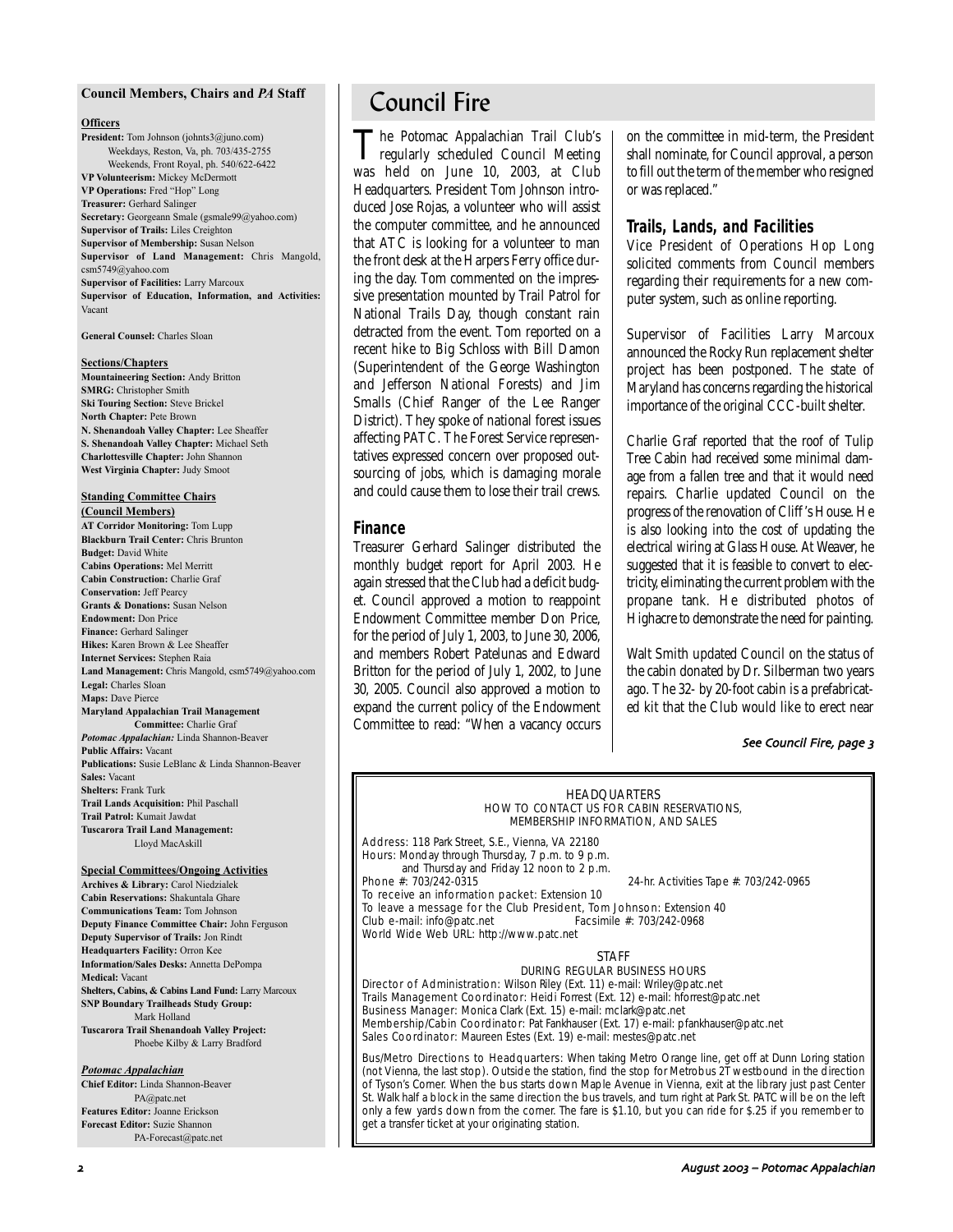# Tom's Trail Talk

# **PATC has its Begging Bowl Out**

**T**remember those sultry mornings in<br>Bangkok when the local monk would Tremember those sultry mornings in appear with his laquer bowl nestled against the saffron robes surrounding his midriff. He would stand in the shade of the mango tree covering our driveway while our maid, Pat, collected the most delectable fruits from our kitchen. Pat (an anglicized form of her true Thai name) had an almost mystical reverence for monks. Monks enjoyed a favored status in society. Their only source of food was people like Pat.

Conservation organizations like PATC have, likewise, only one source of support – those who agree with their endeavors and are inclined to donate. This year's land acquisition expenses have been especially heavy. Already this year the Club has spent more than \$300,000 to protect trails. We've purchased more than 150 acres at an average price of \$2,000 per acre for heavily wooded lands surrounding trails. The benefits to hikers will be more than matched by the benefits to wildlife, trees and plants, and the Chesapeake Bay watershed. This land will be protected forever by a Club that values the natural world.

But – we are running out of money to acquire these lands, with many tracts still to be purchased. Most of our future efforts will be concentrated on protecting the Tuscarora Trail, long stretches of which run through private lands. This is not a National Trail, and federal protection is nonexistent. Only PATC can acquire the trail right-of-way. It will be a long and expensive process.

We begin our project with a land acquisition treasury that is nearly empty. The latest spurt of land-buying has brought us to the brink. We need to replenish the fund. Moreover, we bought one of the properties partly on time (a loan from the seller). We are obligated to pay that back.

Over the ensuring weeks you will be getting more details about our fund-drive – details about the specific properties that we have just purchased, what their benefits are, even some



photos and maps to show you why they are so important. Help us replenish our funds to pay off these properties. It is early morning, and our begging bowl is empty. ❏

*—Tom Johnson*

### Council Fire, from page 2

the Tuscarora Trail. Charlie and Walt recently inspected possible cabin sites on the Larrick Tract and found a site that, while not ideal, could be used for the cabin.

# **Volunteerism, Training, and Communication**

Council approved a motion altering the cabin rental policies and procedures. The changes go into effect on Monday, Aug. 4, 2003. An article outlining the changes will be published in *The Potomac Appalachian.*

Supervisor of Membership Susan Nelson distributed the Membership Report from June 10, 2003. She noted that membership had dropped below 7,000 and is currently at 6,842 members. Discussion ensued regarding the decline. The consensus was that sufficient reminder notices are sent. Susan announced that the Annual Meeting would be held at the Atrium again this year on Veterans Day, Nov. 11. Susan reported the success of the recent party for PATC members with 25 years of membership. Participants enjoyed a video, made from archival films, which included scenes from a 1932 work trip.

# **Other Business**

*Maryland AT Management Committee:* Charlie Graf announced the Annapolis Rocks dedication would take place June 30 at 11:00 a.m. He has prepared service awards for two volunteers, Jack Thomas and John Akerly, who made outstanding contributions to the project.

*North Chapter:* Pete Brown announced that, on National Trails Day, the North Chapter worked on the AT between Deer Lick Shelter and the Old Forge picnic area. As they built waterbars and checkdams, they were able to immediately judge their effectiveness in the pouring rain. He also reported the Birch Run Shelter has been completed.

*AT Corridor Management:* Tom Lupp announced advanced corridor monitor training would be held at Blackburn Nov. 1. He reported the resignation of Chris Florak, ATC corridor boundary surveyor. Tom also reported that a Charlottesville Chapter volunteer has taken responsibility for mowing on Calf Mountain.

*SMRG:* John Luck, reporting for both SMRG and Trail Patrol, commented on the Trail Patrol's National Trails Day event at Dickey Ridge Visitor Center. He noted SMRG was present and that there were numerous informative Trail Patrol displays.

*Maps:* Dave Pierce reported on the revisions made to Map 10. He noted that 140 changes had been made. In particular, he revised the back to include the parking lot at White Oak Canyon and to include an atlas index of all the trails and their distances. Dave also brought a copy of Gail Spilsbury's new book on Rock Creek Park. It includes the PATC map of the park. In addition, the text refers to the Club's trail-maintenance efforts and Web site.

The June Council meeting was attended by seven Club officers, seven committee Chairs, two chapter representatives, two section representatives, two staff members, and four other Club members. ❏

*—Georgeann Smale, Secretary*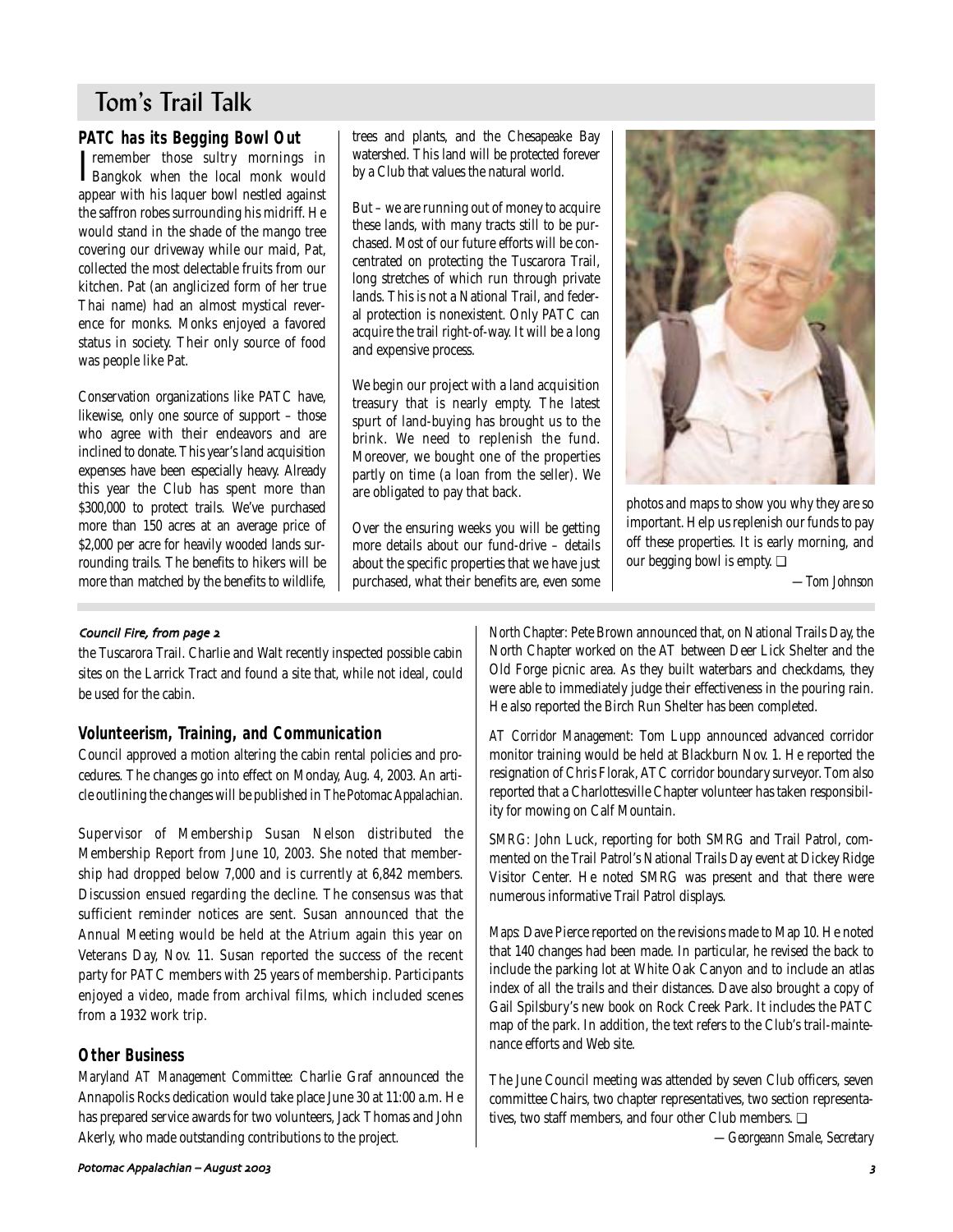# Johnson, from page 1

Additional Rental Cabin

Adjoining the Morris House is a small cabin built by Andrew and William Johnson who sold the land, originally purchased by their parents in the 1950s, to PATC. The cabin, constructed about 15 years ago from logs salvaged from several farm outbuildings associated with the Morris house, served as a hunting cabin for the Johnson brothers. The 8' x 15' cabin is in very good condition and, with some minor alterations, will soon be included in the cabin rental program. It contains a stove, two bunks, and a fold-down table. A nearby spring and privy provide essential amenities.

Increased Hiking Opportunities In addition to providing an additional rental cabin, the property's trails will provide expanded short-duration hiking opportunities for renters of the Johnson Cabin and the cabins on the Vining Tract. Of greatest significance, however, is that by acquiring this land, PATC members gain the legal right to hike the old CCC road that bisects both the Vining Tract and the Johnson property across two adjacent properties to its western junction with the Snow Mountain Road (State Rte. 626). The Snow Mountain Road connects one mile beyond the junction to SNP at Smith Roach Gap. From Smith Roach Gap, trails lead to the Appalachian Trail and the summit of Hightop Mountain (see PATC Map 11).

PATC members are invited to visit this new property when in the area and enjoy the vistas and hiking opportunities this recent acquisition provides and view a part of the history of this former mountain community. ❏ —Hugh Robinson



This photograph of the Morris house was probably taken at some time in the 1950s.



This is a recent photograph of the Morris house, showing that major renovation work is needed



# Calling All Insurance Professionals

When you joined PATC, you probably didn't realize that your expertise could be used for anything but digging out waterbars. However, one of the Club's major expenses is its insurance policy, and this year will see some major changes. We need your expertise to advise us on the best course to take. Please respond to the Club President, Tom Johnson, at johnts3@juno.com, or call the Club at 703/242-0693 and leave a voice mail message on extension 40.

# Trail Overseers Charles Clark . . .AT – Powerline to south end of the waterline Jack Danner . . . . .AT – Bootens Gap to Bearfence Rock Scramble Brain Bulman . . .Tuscarora Trail - SNP Boundary to Thompson Hollow Trail Ben Sedwick . . . .Saddle Trail Don Seay . . . . . . Saddle Trail Bob McCullaugh .Big Run South

Volunteers – Appointed in July

# **Reserve the Date – Oct. 11, 2003 20th Annual Pig Roast**

Huge event celebrating 20 years of pigs and beer. More details coming in the September PA. Thanks. - - Chris Brunton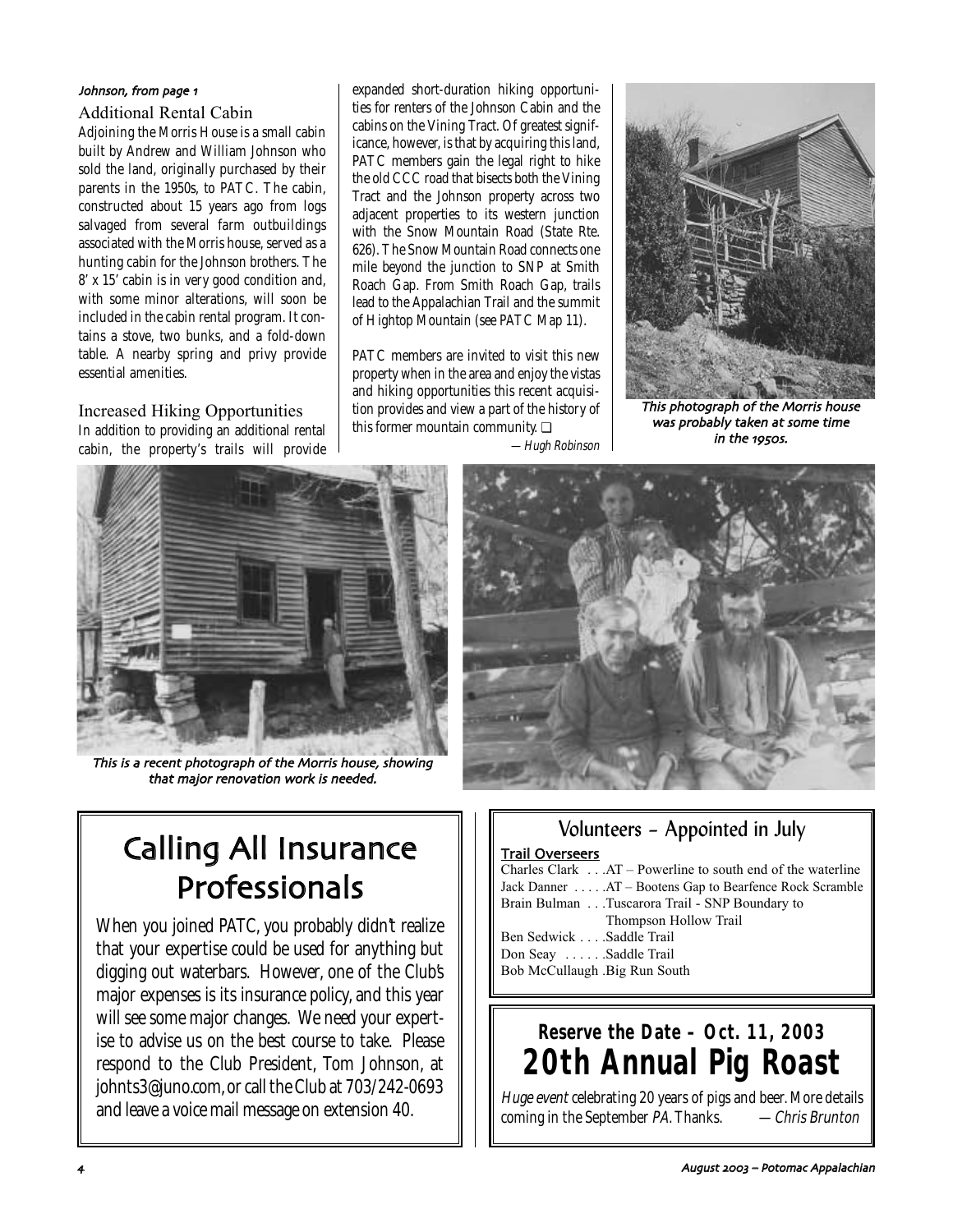# Dogs, Hikers Have Fun at Patapsco Valley State Park

The rain never materialized on this beau-<br>tiful, slightly cooler Saturday morning as we returned to Patapsco Valley State Park. Last year's hike at the Hilton Area was so much fun that we returned to the Patapsco River, this time to the Daniels Area. First we welcomed everyone and introduced newcomers Jane with Willy & Ned, Jim with Snoop, and Ken who was a much-appreciated Honorary Uncle to everyone else's dogs. After passing around the Tootsie Rolls, the Blue Dog biscuits, and the insect repellent, we set out on the Camels Den Trail. Thanks to Jenifer & Tigger for co-leading their first K9TB hike with Jeff and Cindy, who had to leave Katy & Belle home, and Pat with Rory. Joining the group were regulars Lisa and Chuck with Jester, Shirley with Princess, and Ray with Wiley.

We found the trails well-maintained and very pretty after all the recent rain. We saw lots of animal tracks in the mud, including adult and baby deer, raccoon, bird, and squirrel, in addition to human, dog, and bicycle. As we wandered through the mossy woods we enjoyed gorgeous displays of ferns growing in natural rock gardens. They looked like the homes of fairies but none were seen. We also stopped to peer at several puddles filled with tadpoles, some of which



Hiking the B&O Railroad Old Main Line

were growing legs and will soon hop away. At rest stops, which were frequent, we saw wild strawberries and a very large garter snake! Also with help from our club naturalist, Cindy, we were able to identify a beaver skeleton along the side of the trail.

# A History of Mills

The Patapsco Valley area has been the site of homes and industry since Colonial days, and the

Daniels Area, which we visited today, was most recently the site of the Daniels textiles mill. Canvas produced in the mill was used as tent cloth by the Union Army during the Civil War. The mill started operation back in 1840 as the Elysville mill and changed hands several times, becoming the Alberton mill and finally the Daniels mill. The Daniels mill operated until 1968, at which point the mill town was razed. The mill itself was subsequently severely damaged when the remnants of Hurricane Agnes scoured the valley in 1972.

The Patapsco Valley was also the original

route for the B&O Railroad, and tracks were laid in the Daniels Area back in 1830. When we encountered one flooded section of trail, we were able to keep our feet dry by walking along some granite slabs, which were originally used as stringers for the Old Main Line of the B&O Railroad. The tracks were laid on the stone, which at the time was considered sturdy and longer-lasting than wood. However, during hot weather the tracks expanded, and the stones did not. The result was often derailment! Along the trail we saw other signs of the B&O and crossed some beautiful stone arched bridges that allowed trains such as the "Tom Thumb" (America's first steam engine) to cross the streams feeding the Patapsco.

At the Davis Tunnel, now serving the CSX Railroad, we climbed a steep trail up and over the top. In addition to a lovely view we saw



Hikers take a break by the Patapsco River

mica scattered on the trail and embedded in the rocks. Cindy explained that mica was important to miners because it is found in quartz rocks. Since gold veins are also found in quartz, mica flakes on the surface flash a signal to gold seekers. Also, mica can sometimes be mined in large sheets that even today are used to make windows for smelting ovens, where the operators want to view the process inside but the high heat and pressure would shatter ordinary glass. Some people also use mica for medicinal purposes, and others use it to make jewelry and for decorating clothing and household furnishings. Although no mines exist in the area, the train bridge that crosses the Patapsco right before the Davis tunnel is reportedly named the "Eureka Bridge" after a mining company that once operated near there.

As the day wore on, the temperature rose but never to expected heights, and the humidity decreased dramatically. The dogs took a dip in the water, and people and dogs arrived back at the parking area still feeling jaunty. So, after the hike ended, some people chose to hike up a steep but short climb to see the Camels Den cave, for which the trail was named. Others went to see the "fish ladder" at the dam across the Patapsco River. This ladder consists of a series of shallow pools that enable migrating fish to swim over the dam to reach breeding grounds upstream. Windows in the structure allow visitors to watch this process, but the day we were there no fish were seen swimming.

For more pictures, please see the online trip report at: www.k9trailblazers.org /pvsp/pvspd\_062803\_report.htm ❏

—Pat Fuhrer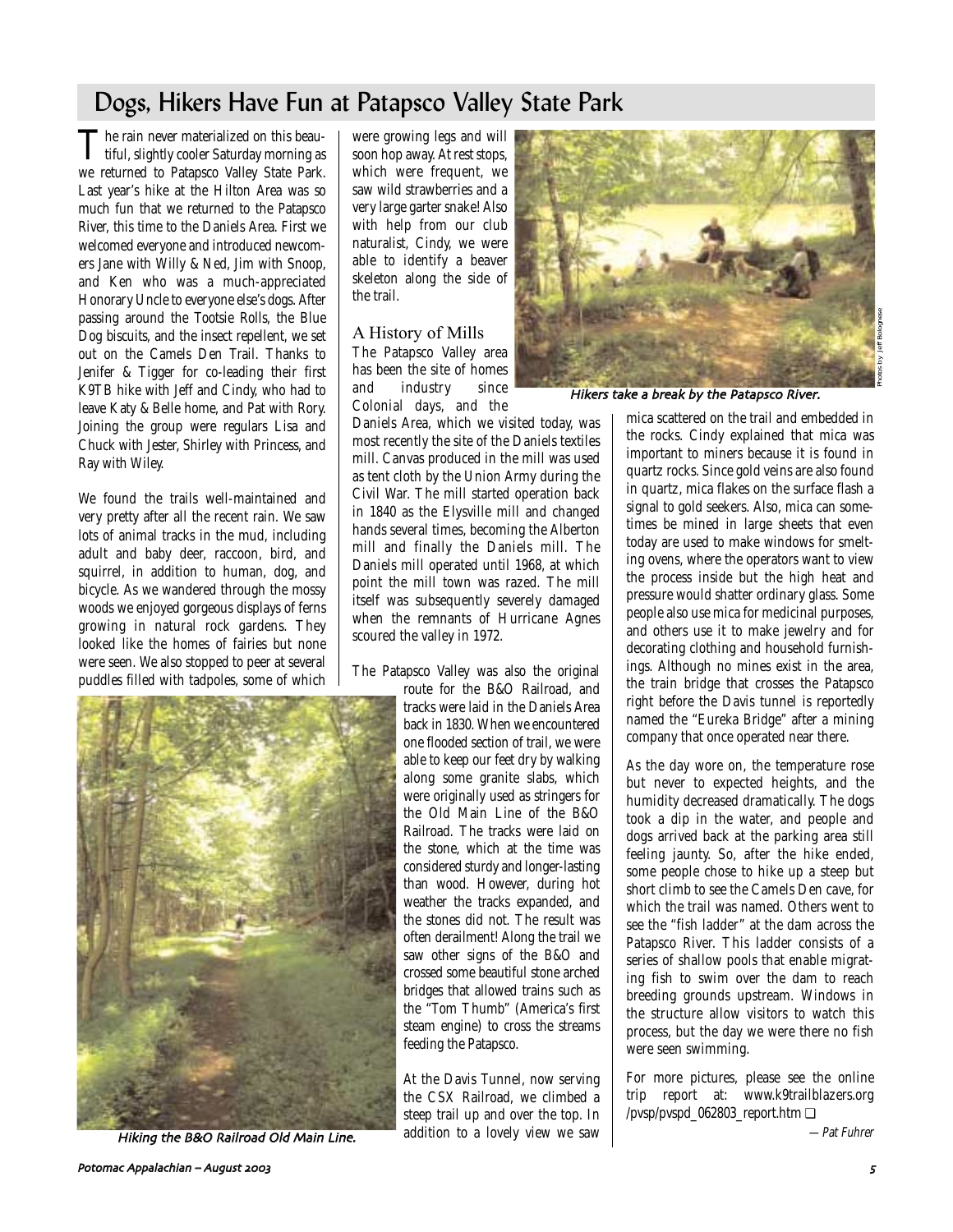# Great Falls Gains Rebuilt River Trail

Lazily watching kayakers work the raging Potomac River and perched above a soaring blue heron, the ACME Treadway Crew could easily think they were on a fun recreational jaunt. But on this cool, summer solstice day in June the reality soon hit that they were helping the Potomac River work crew.

Working around Cow Hoof Rock at the downstream end of Mather Gorge, leader Don White used all his teaching skills to meld a full crew of 14. Don's offer of ACME Treadway T-shirts helped morale as the group rebuilt a steep technical piece of the River Trail in Great Falls National Park.

Locust logs provided the foundation as steps were laid, and Don dazzled us all with his natural-dirt "coweta dip," turning a heavily eroded trail into a hiker's highway. Don always reminded passing hikers that



ACME Treadway's crew sits on appropriately named Cow Hoof Rock high above the Potomac River

# 16th Annual SNP North District Overseers' Workshop

Sept. 13-14, Pinnacles Research Station

PATC and the Trails Staff of SNP will once again host this annual workshop which is designed to teach new trail Overseers the basic skills of trail maintenance and trail repair, and to give experienced Overseers the opportunity to pick up a few more tricks by working with park personnel on major projects. We will keep our base of operations this year at the Pinnacles Research Station in the Central District of the park (near Thornton Gap).

The workshop will begin at 9:00 a.m. on Saturday morning and end on Sunday after lunch. All meals will be provided for a \$20 registration fee (Saturday dinner, Sunday breakfast, and lunches for both days). Camping facilities are provided at the Research Station with a large clearing for tent camping. You may arrive Friday evening or Saturday morning. Instruction will be provided by SNP trail professionals and PATC Crew Leaders. The sessions typically include basic skills of trail maintenance, rock work, wilderness trail skills, and advanced projects. Power tools may be discussed if there is an interest, but chainsaw instruction will not be provided at this workshop.

Please make reservations early since the workshop is limited to 25 participants, and always fills up early. Contact George Walters at gjwalters@starpower.net, or 410/426-2724 for registration materials. Hope to see you there! ❏



Overseer Bruce Hawkins is glad to see ACME Treadway's Rich Morin place another log step

"we've got extra tools," but the industrious crew could not entice additional worker bees. Maybe it was the continual wheelbarrows of muddy dirt passing by that helped hikers make their decisions. The rainy spring made for interesting building materials, but the end product was declared a success by all.

Overseer Bruce Hawkins could not pay the crew enough at the time (I think he said the check was in the mail), but was overjoyed with the result, which improves PATC's standing within Great Falls Park. Although showers threatened all day, clouds kept the area cool, and the sun came out for the great evening dinner before the tired crew hit the road. Better trained, the Potomac River Crew can now return to the Potomac Heritage Trail if only the Potomac would return to normal levels and several underwater sections can be reclaimed. ❏

—Bruce Glendening

Potomac Appalachian Trail Club Trail Patrol presents

# BACKPACKING 202

How to Plan and Enjoy a Backcountry Outing

An Intermediate Course Focused On Planning Small Group Trips Working in groups of eight or less, participants have the opportunity to expand or renew their skills by planning and executing a three-day group backpacking trip. The course covers equipment selection and use, route planning, food planning, safety and comfort in challenging conditions,

and Leave No Trace (LNT) principles. Experienced instructors facilitate group planning sessions and accompany the weekend trip. **GROUP PLANNING SESSIONS:** Three Thursday nights, 7:30-9:30: Sep 25,

Oct 2 and Oct 9, PATC Headquarters, 118 Park Street, SE, Vienna, Virginia

**WEEKEND OUTING – LOCATION TO BE DETERMINED** Three days, two nights: Columbus Day weekend, Oct 11 - 13

**FEE:** \$40.00 for PATC Members; \$55.00 for non-members

PRE-REGISTRATION IS REQUIRED. Applicants must know the basics and have some backpacking experience. To receive a registration form and for all other information, call or e-mail Alex Lampros: 703/719-7846 evenings 7:30-9:30, weekends until 9:30; E-mail: a.lampros@att.net (Between Aug 23 and Sep 6, contact John Browne 703/425-5645; jbrowne11@cox.net) Visit PATC Trail Patrol's website: trailpatrol.patc.net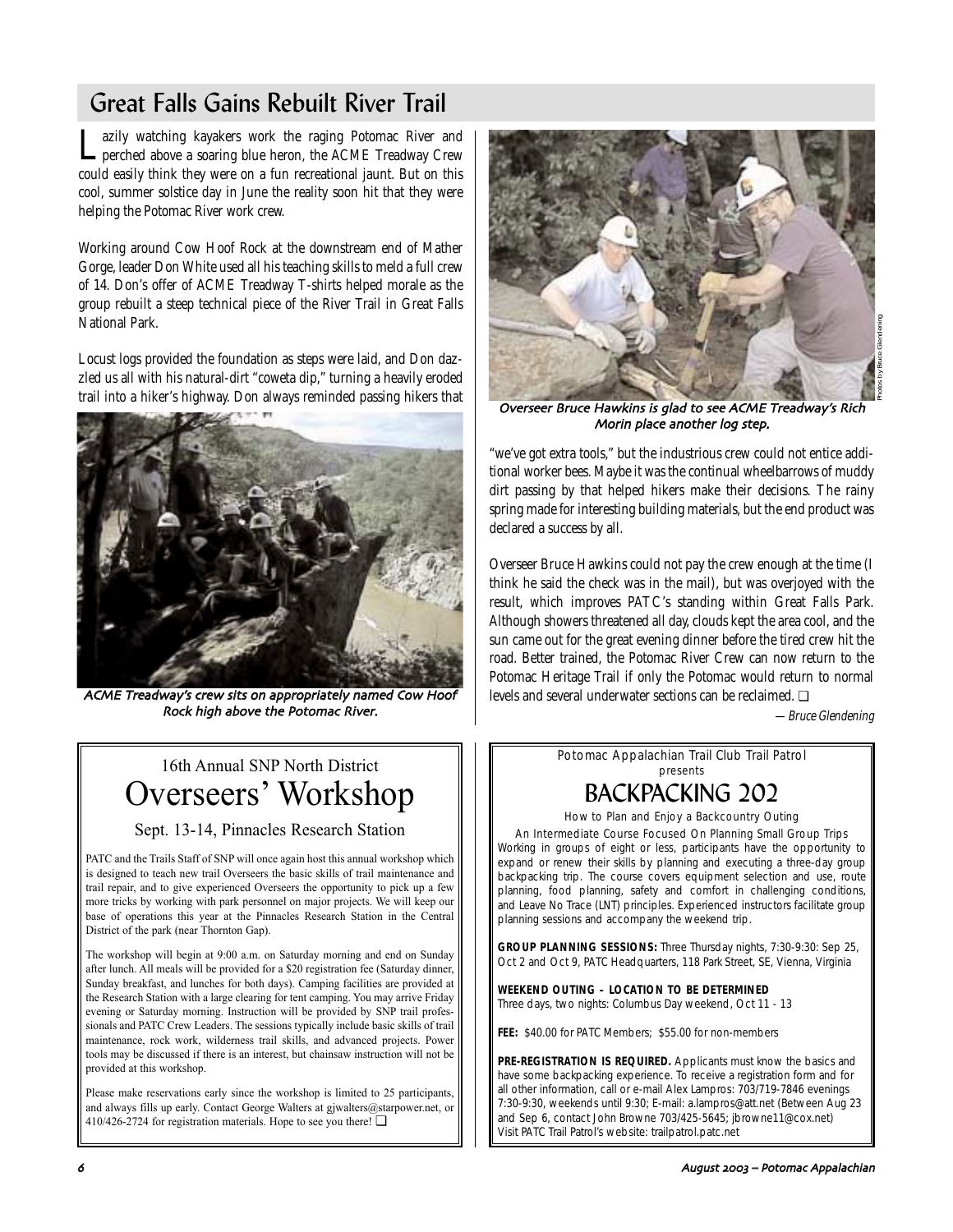# POTOMAC APPALACHIAN TRAIL CLUB AUGUST 2003 AUGUST 2003

### RECORD OF CABIN USE

CABIN: HIGHACRE EXAMPLE RESERVATION PERIOD: **HIGHACRE** 

AUGUST 15-17, 2003 HA-15

RESERVATION NUMBER:  $^{0/150301}$  KEY NUMBER: 07150301

Reservations start at 3:00 p.m. on the first date and end at 3:00 p.m. on the day after the last date.

| RENTERS OF SHENANDOAH NATIONAL PARK<br>CABINS ARE REQUIRED TO LIST THE NUMBER | <b>DATES</b><br><b>RESERVED</b> | 15                                                      | 16  | 17         |  |  |  |  |  |
|-------------------------------------------------------------------------------|---------------------------------|---------------------------------------------------------|-----|------------|--|--|--|--|--|
| OF GUESTS AND NIGHTS THEY STAYED FOR<br>REPORT PURPOSES TO SNP                | NIGHTS OF<br>THE WEEK           | FRI                                                     | SAT | <b>SUN</b> |  |  |  |  |  |
| <b>RESERVATION HOLDER</b>                                                     | <b>MEMBER?</b>                  | PLEASE LIST NUMBER OF GUESTS IN BOX OF APPROPRIATE DATE |     |            |  |  |  |  |  |
| <b>SAMPLE FORM</b>                                                            | <b>YES/NO</b>                   |                                                         |     |            |  |  |  |  |  |
| NUMBER OF PATC MEMBER GUESTS:                                                 |                                 |                                                         |     |            |  |  |  |  |  |
| NUMBER OF NON-MEMBER GUESTS:                                                  |                                 |                                                         | ົ   |            |  |  |  |  |  |

By accepting the enclosed key to the cabin listed above, the Reservation Holder and guests will abide by the rules set forth in the Cancellation and Refund Policies below and the Policy For Proper Use Of Cabins listed on the reverse side of this page.

The Reservation Holder's credit card has been charged or a check has been received in the amount of \$ for the rental of this cabin and for the non-refundable \$5.00 processing fee.

The Potomac Appalachian Trail Club maintains cabins and shelters for the enjoyment of our members and guests. An additional tax-deductible donation to the Shelter, Cabins, and Cabin Lands fund is appreciated.

PATC has 16 member-only cabins. If you have found this cabin experience to be enjoyable and are not a PATC member, we would like to invite you to join our Club. If you would like information on membership, please initial here \_\_\_\_\_\_\_\_\_\_\_\_\_, or call us at 703/242-0693, Ext. 17.

Please charge my credit card for the donation amount of \$ \_\_\_\_\_\_\_\_\_ (Reservation Holder's initials):

# **\*\*\*\*\* CANCELLATION AND REFUND POLICIES \*\*\*\*\***

Full refund, less \$5.00 processing fee, is available if the reservation is cancelled 15 or more days prior to the first night of the reservation.

50% of the rental fee, less \$5.00 processing fee, will be refunded if the reservation is cancelled 8 to 14 days prior to the first night of the reservation.

No refund will be made if the reservation is cancelled 7 or fewer days prior to the first night of the reservation.

Reservations made fewer than 7 days prior to the first night will automatically be responsible for the full fee even if the reservation is cancelled shortly thereafter.

Part of a reservation may not be cancelled. The whole reservation must be cancelled and the processing fee forfeited. The renter must then wait at least 24 hours to make another reservation.

RETURNING THE KEY: The enclosed key, which unlocks the cabin and associated outbuildings and authorized gates, must be returned with this form within ten (10) days from the last date of this reservation. Failure to include this form will result in delay in the clearance of the Reservation Holder's reservation record for future reservations.

LOST KEY FEE: Failure to return the key will result in an additional \$25 lost key charge to the Reservation Holder's credit card if it is not returned within ten (10) days from the last date of this reservation. If a lost key fee is charged and the key is later returned, a reimbursement of the lost key charge less a \$5.00 administrative fee will be given. Further rental privileges will be revoked if a renter loses a key a second time, even though the lost key charge is paid.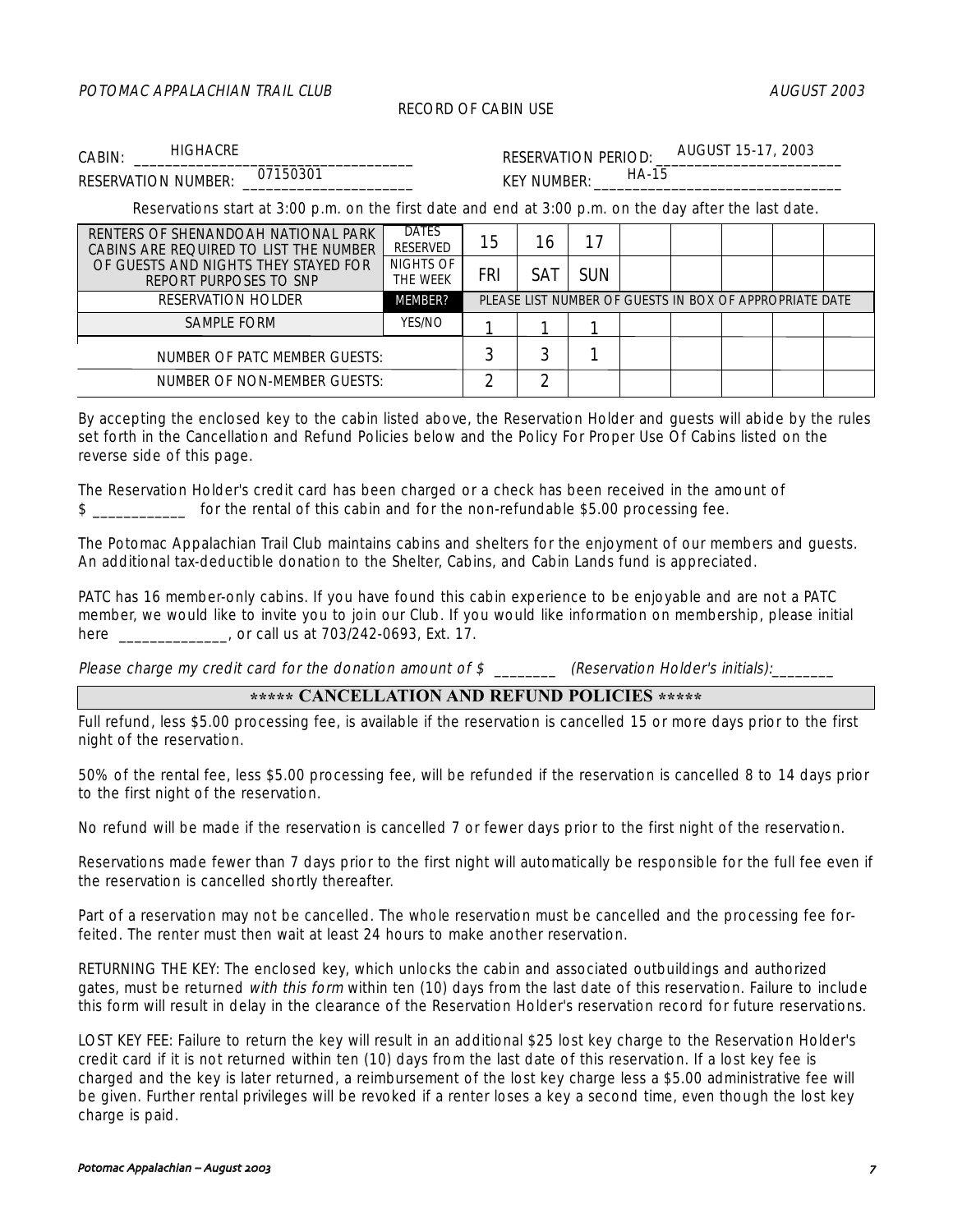# **\*\*\*\*\* POLICY FOR PROPER USE OF CABINS \*\*\*\*\***

The Reservation Holder listed on this form must carry this authorization while occupying the cabin, as he/she will be required to show proof of his/her reservation to Park or Forest Rangers, to officers of PATC, or to other parties claiming reservations in conflict with this one.

The Reservation Holder listed on this form must be at least 21 years old. This is required by PATC policy.

The Reservation Holder must be with his/her party each night the cabin is occupied.

For report purposes, it is required that the number of guests that stay each night in a Shenandoah National Park cabin listed as well as the membership status of the renter and of the guests.

The rental party, which includes the Reservation Holder, must not exceed the established cabin capacity.

The Reservation Holder accepts complete financial responsibility for any loss or damage to the cabin or to the equipment in or about the premises, resulting from acts or omissions thereof by him/her or by members of his/her party, whether through carelessness, vandalism, or otherwise.

Upon entering the cabin, the Reservation Holder will familiarize him/herself and each member of his/her party with the rules posted therein. The Reservation Holder accepts responsibility for compliance with such rules by each member of his/her party.

Before leaving the cabin, the Reservation Holder will enclose all blankets and mattresses in the receptacle provided for that purpose where applicable. The Reservation Holder will empty and clean all drinking water containers, ash containers, pots, pans, and utensils; will personally make sure that all fires are extinguished or guarded in accordance with instructions; and will close, securely fasten, or lock all window shutters and doors.

The Reservation Holder will return the key and this form within ten (10) days from the last night of the reservation.

This reservation covers no more than one weekend.

Transfer of a reservation to another person will be allowed only at the discretion of PATC.

PATC cabins are maintained as a public service by PATC, a non-profit, volunteer organization. The Reservation Holder and all members of his/her party will use the cabins and equipment in the spirit with which PATC makes them available. Please fill out the enclosed Condition Report for the overseer's reference and attention.

Thank you for choosing a PATC cabin. We hope you enjoy your stay at the cabin and using the trails in the vicinity for your hiking pleasure.

If you should have questions regarding these rental policies, please call PATC Headquarters during regular business hours. The number to call is 703/242-0693, Ext. 17 for the Cabin Coordinator.

MISSION STATEMENT: The Potomac Appalachian Trail Club, through volunteer efforts, education and advocacy, acquires, maintains and protects the Trail and lands of the Appalachian Trail, other trails and related facilities in the Mid-Atlantic region for the enjoyment of present and future hikers.

The new cabin reservation rules go into<br>effect on Monday, Aug. 4, 2003. Please keep this information with your cabins booklet for your convenience when renting cabins. Call the sales desk volunteer at 703/242-0693 between 7:00 p.m. and 9:00 p.m. for help with obtaining the booklet or go to www.patc.net/activities/cabins/ for more information on individual cabins. A summary of rule changes follows. For the full article see page 1 of the July, 2003 *Potomac Appalachian.*

• The rental fee is now collected in advance. You may use VISA, Mastercard or check. Keys will be mailed only after the rent is received.

• Refunds are now on a sliding scale based on when the cancellation occurs. No refund if less than a week before reservation. Part of a reservation cannot be cancelled.

• The Responsibility Statement is now part of the invoice. Once the renter accepts the keys, he or she has consented to and is bound by the rules governing cabin usage (above).

• A \$25 lost key fee will automatically be charged if the key is not returned within 10 days of end of reservation. Rental privileges will be revoked if the key is not returned a second time, even though the lost key return fee is received.

• The nonrefundable processing fee is now \$5 per reservation.

• The arrival and departure time is now 3:00 p.m. ❏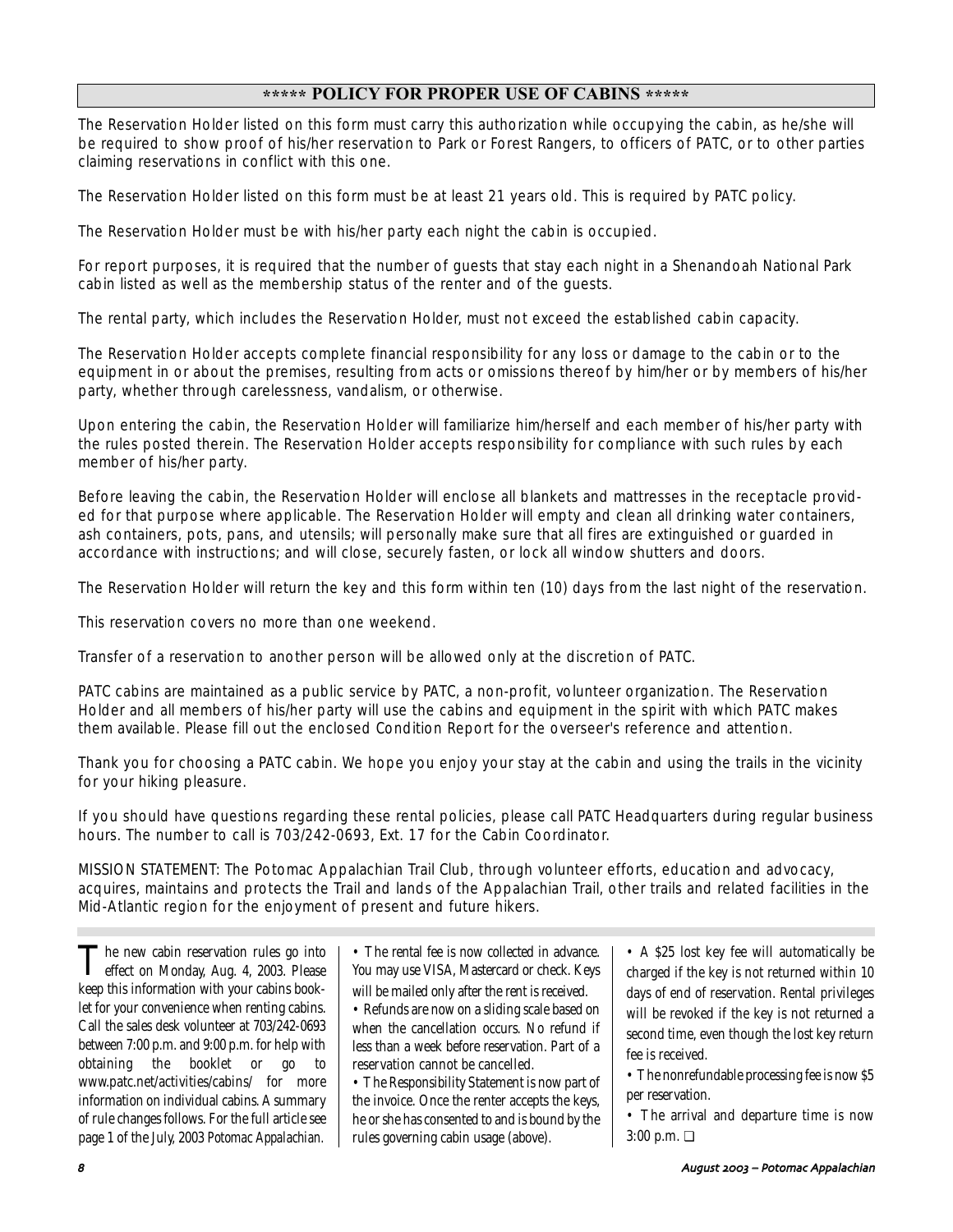# Bears Den: First Annual National Trails Day Celebration a Success

I called merely to ask a simple question,<br>"You guys doing anything for National" Trails Day?" Rob Carey, the Resident Manager of Bears Den Trail Center, responded, "We hadn't planned anything ... Heeeeyyy ... why don't you put something together for us?" And so, for the 4,873rd time in my life, the ask-a-simple-question-get-an-elaboratetask-assigned-to-you scenario played out. As I hung up the phone, I wondered, "When will I ever learn?" I not only had never planned a National Trails Day Celebration before – I had never even attended one.

As it turned out, helping to plan a National Trails Day event for Bears Den was a snap, largely due to Rob's enthusiasm and natural leadership abilities. Rob gave me a telephone list and prepared an e-mail announcement of our plans to hold an event. He even suggested a nice, easy task for Bears Den's First Annual National Trails Day Celebration – picking up trash on the blue-blazed trail that connects it to the AT. I thought, "This is turning out to be the easiest event I've ever planned." As luck would have it, though, Rob called a week later to report that the blue-blazed trail didn't actually have debris on it. Hmmm . . . this was gonna be harder than I thought. Not to fear – Rob said there was plenty of other work that needed to be done. I was hoping he wouldn't say trail relocation or building waterbars – my lower back isn't designed for such tasks. He said, "We gotta relocate a section of the Nature Trail and build waterbars on the blue-blazed trail." Ugh. I was relieved when he added that some invasive plants needed to be removed – that sounded like something I could do.

Plans were falling into place nicely. Bobby Lowry stopped by Bears Den in May to give advice on the proposed trail work. And Burt Sharp came by a week before the big day to help Dave Appel build some waterbars. Rob picked up the food for the lunchtime cookout. The only thing left to consider was the weather. Given Northern Virginia's rainforest-like weather this spring, rain on June 7 was well within the realm of possibility. Things were looking good as I sat in my D.C. office on the 6th. It was a tauntingly gorgeous day – the kind of day that prompts grown adults to beg their bosses to hold office outside. I figured it would be too cruel a joke for Mother Nature to have us all cooped up in our offices on a beautiful Friday and then make us build waterbars on a soggy Saturday. My bubble was burst when a colleague stuck her head in my office and reported, "Major rain tomorrow – flood watches in some areas."

As I drove through the pouring rain to Bears Den Saturday morning, I made a mental list of indoor tasks that might need to be done – mop floors, oil squeaky doors, scrub bathtubs. But I guess Bears Den attracts hard-core trail workers, because the dozen or so attendees weren't the least bit deterred by the rain. Rob led a group out to build waterbars, Dave Appel took some folks out to re-route the Nature Trail, and I recruited a group to remove an invasive species.

After a morning of hard work (which actually seemed much more like play), a group of us, led by Rob's mom, Sara, broke away to grill some burgers and dogs under the protection of Bears Den's front awning. At lunchtime, 13 mud-slathered bodies broke bread in celebration of National Trail's Day at Bears Den.

We hope to see you next year, at Bears Den's Second Annual National Trails Day Celebration. ❏

*—Laura Starling*

# Is It a Joke, a Mistake, or a Statement?



I'm an Overseer of a section of the AT that runs through Virginia's<br>GR Thompson Wildlife Management Area. Last summer, the state<br>decided to put up trailhead bulletin boards with appropriate signage in 'm an Overseer of a section of the AT that runs through Virginia's GR Thompson Wildlife Management Area. Last summer, the state all the management area parking lots.

Each week, I'd go out to walk my section of the Trail and check out the progress the state was making in putting up their new trailhead boards. I was pretty excited because they were taking the time to do it right and erect sturdy bulletin boards that would last for many years.

Well, the day finally came when I pulled into the parking lot and the signage was in place! That excitement lasted until I got close enough to actually read the sign. Much to my dismay, however, they had mis-

Potomac Appalachian – August !!" +

spelled "Trail"! I wrote to my District Manager to point out this mistake, and he kindly informed me that perhaps it was not a mistake. Perhaps the folks at the department of natural resources were sympathizing with the hikers and understood that tackling the Appalachian Trail could, indeed, be a trial!

Almost a year later, the misspelled sign remains.

So, decide for yourselves (*see photo*). Is this really a misspelled word or the work of a sympathetic sign maker in the department of natural resources? ❏

—Beth Ann Johnson



Sign just outside of Front Royal on Blue Mountain. Take Freezeland Road up the mountain and continue on the fire road that runs through the Thompson Wildlife Management Area The path from this parking area connects to the AT about a mile north of Dick's Dome Shelter and a mile south of where it cuts across the corner of Sky Meadows State Park.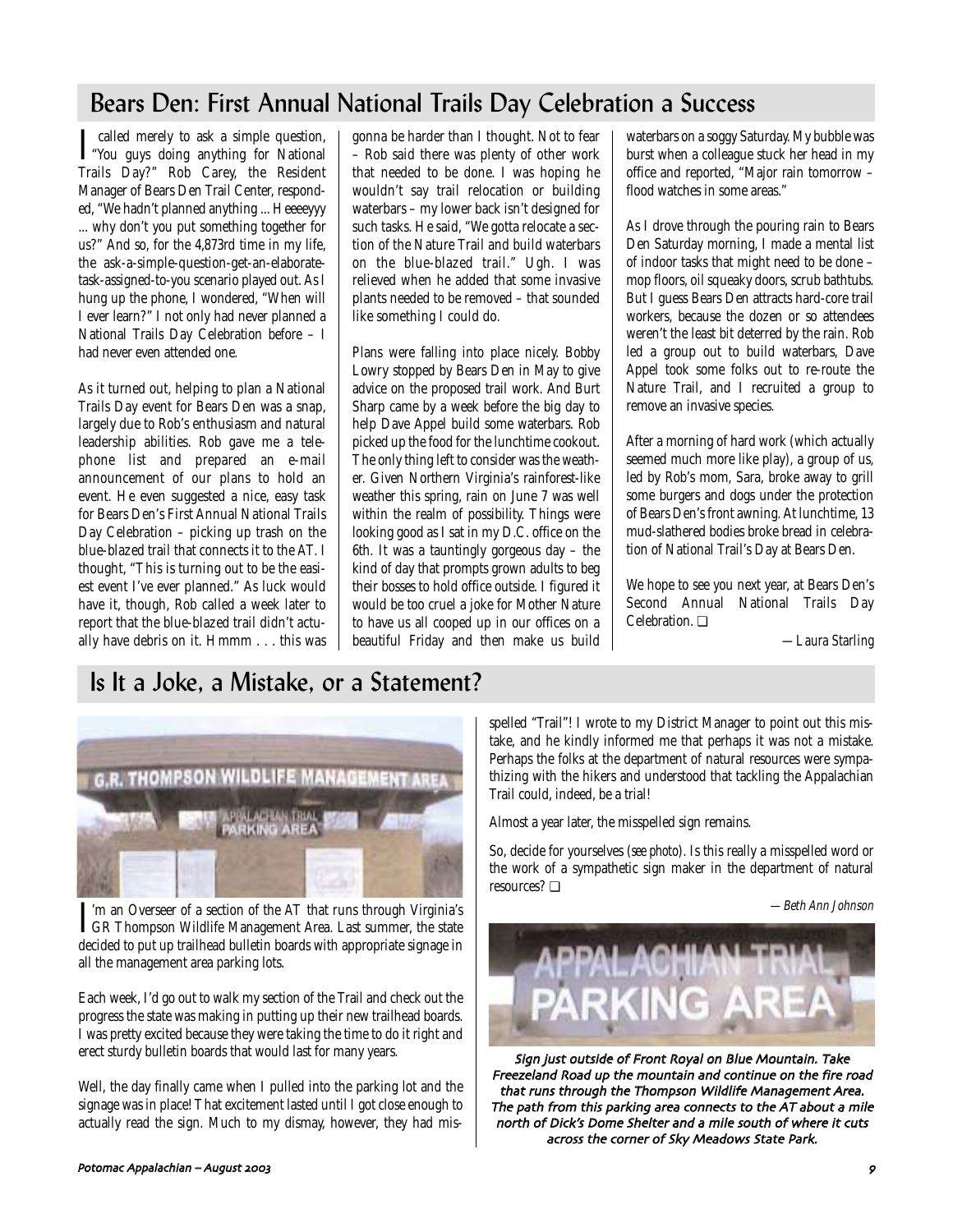#### Charlottesville Chapter

The Charlottesville Chapter hikes every Saturday; summer, winter, and in between. Hikes are usually 8 to 10 miles. We usually maintain trails on the last Saturday of the month. Meet at Sprint parking lot, 2307 Hydraulic Road, at 9 a.m., with food and water for the day. The majority of hikes are in the southern and central districts of Shenandoah National Park, with some in the north district and in George Washington National Forest. Our Chapter hikes are posted at www.patc.net/chapters/ char/hikes.html. INFO: Jere Bidwell 434/295-2143 or John Shannon 434/293-2953.

#### North Chapter

The North Chapter of PATC conducts monthly trail work trips on the Maryland and Pennsylvania sections of the AT and on the Pennsylvania sections of the Tuscarora Trail. We also lead hikes on these and other trails. Maryland AT work trips are generally held on the first and third Saturdays – contact Mark Mitchell (mdtrail@yahoo.com) 301/461-7048 for information. Pennsylvania work trips are generally held on the AT on the first Saturday and on the Tuscarora on the third Saturday – contact Pete Brown (peter.brown4@worldnet.att.net) 410/343-1140. Pennsylvania AT work trips also include an optional Saturday night stay at the Gypsy Spring cabin. For information on upcoming hikes, contact Chris Firme (bncfirme@innernet.net) 717/794-2855. For general chapter information, contact chapter president Pete Brown or visit the North Chapter home page: www.patc.net/chapters/north/.

#### Northern Shenandoah Valley Chapter

The Northern Shenandoah Valley Chapter sponsors hikes in national and state parks and forests in the Shenandoah Valley vicinity, open to the public, on a monthly basis except during the winter. Hikes are posted in the Forecast. Other activities are in the NSV Chapter Newsletter. For further information contact Lee Sheaffer, (thumpers@visuallink.com) 540/955-0736.

# **Chapters**

### Southern Shenandoah Valley Chapter

Please refer to our Web site at www.ssvc.org or the one linked to the PATC Web site for descriptions of hikes and work trips. We usually hike in the southern and central districts of the SNP and in the GWNF. Contact the listed hike leader for information about a specific event, or contact Michael Seth 540/438-1301 for more information.

#### West Virginia Chapter

Chapter meetings at Highacre are on the second Wednesday of Feb., Apr., Jun., Aug., Oct., and Dec. See Forecast for upcoming activities. For information about the chapter or to receive the newsletter, contact Judy Smoot 540/667-2036 or e-mail wvpatc@hotmail.com.

#### Ski Touring Section

The Ski Touring Section has served since 1974 to introduce Washington area residents to crosscountry skiing and to provide cross-country skiing opportunities to experienced skiers. The Section sponsors winter weekend ski trips for all levels of skiers to nearby mountains in Maryland, West Virginia and Pennsylvania, as well as periodic social events year round. INFO: Steve Brickel 301/946-2520 or sbrickel@erols.com.

#### Mountaineering Section

We're a diverse group of local Washington, DC area climbers. Young and old, male and female, crag rat, sport climber, and alpinist, active and armchair types – we all enjoy climbing in its many varieties. We also share common interests in promoting safe climbing, conserving the outdoors, developing new climbers' skills, representing the Washington area climbing community, and having fun! We provide instruction for those wanting to learn the basics – we're not a school, but we can get you started. We go climbing, either locally or further afield, nearly every weekend. In the winter we organize trips to the Ice Festivals in the Adirondacks and the White Mountains for beginning and advanced ice

climbers. For further information contact Andy Britton, (tallandyb@aol.com) 703/622-1920, or (MackMuir@edisaurus.com).

#### PATC Midweek Hikes

PATC offers organized hikes appealing to the diverse interests of our members. There are K-9 Hikes, which invite you to bring your favorite dog; Family Hikes tailored to kids; Natural History Hikes stalking the fascinating but often elusive flora and fauna of the region; hikes featuring varying levels of difficulty with the Easy Hikers, In-Between Hikers, and Vigorous Hikers; Birding Hikes with experts to help sight and identify our avian neighbors; Historical Hikes tracking little-known structures in Shenandoah National Park; Series Hikes tracing the entire length of the Tuscarora Trail or the trails of Pennsylvania section by section; Backpacking Hikes traversing the tracts of West Virginia and Southern Virginia; hikes scheduled for weekends; ones scheduled for weekdays; Geology Hikes led by experts from the Smithsonian focused on the unique stratigraphy of our area; Mushroom Hikes with mycologists; Waterfall Hikes to beat the summer heat; and Outreach Hikes to get together with the members of area groups like the Sierra Club or the Congressional Hikers. Just to name a few. Check out the Forecast calendar and hear updates on the weekly tape (703/242-0965).

#### Other Clubs' Hikes

Capital (www.capitalhikingclub.org) and Wanderbirds hike on Sundays, traveling by bus and leaving from downtown, with suburban stops as well. Center Club, Northern Virginia Hiking Club and Sierra Club hike on both Saturdays and Sundays using carpools, which often leave from a suburban Metro stop. Schedules are available at PATC Headquarters and are published in area newspapers on Fridays. The schedule of West Virginia Highland Conservancy outings in the Monongahela National Forest and surrounding areas is on their web site at www.wvhighlands.org.

# KEY to Forecast Activities

All events are marked for easy identification. Late changes or cancellations are listed on the weekly information tape (703/242-0965), which is updated on Sunday evening for the following seven days. The Forecast can also be<br>found on PATC's Web site at PATC's www.patc.net/activities/forecast.html.

- **\*** Hiking Trips
- **\*** Backpacking Trips
- $\mathcal{R}$  Trail Work Trips
- <u>i</u> Cabin/Shelter Work Trips
- Special Events
- $\blacksquare$  Meetings
- $\vartheta$  Classes
- **EX** K9 Trail Blazers (dogs permitted)

Note to all hike leaders: Please ask nonmembers on your hike if they would like to join PATC, then get names and addresses so a Club volunteer can send them information packets. Thanks!

#### Meetings

Meetings are held at PATC HQ, 118 Park Street, S.E., Vienna, VA unless otherwise noted.

#### New Members (PATC) – First Wednesday

7:30 p.m. Curious about the Club? Want to learn more? The best way is to attend a New Members meeting (but you don't have to be new to qualify). Attend the meeting and find the mysteries of PATC revealed in full. Refreshments will be served. Directions to PATC: Take Rt. 23 into Vienna, Va. and turn east on Park St. (Rt.675) to 118 Park St. on your left. INFO: Jane Thompson 301/565-6704 x208.

#### Mountaineering Section – Second Wednesday

8:00 p.m. – We meet every month unless noted in the Forecast. INFO: Mack Muir (MackMuir@edisaurus.com) 703/960-1697 or PATC's Web site: www.patc.net/chapters/mtn\_sect.

#### Shenandoah Mountain Rescue Group

Business meeting – Last Tuesday, 7:30 p.m. INFO: Zeb Whitaker (zw@tdcarchitects.com) 703/255- 5034, then press #5.

# Meetings

#### PATC Council – Second Tuesday

7:00 p.m. sharp. The PATC Council meets every month to conduct business of the Club and once a year for a Dinner meeting. All members are welcome. Come see how we make decisions about your Club. INFO: Wilson Riley (wriley@patc.net) 703/242-0693 x11.

#### Trail Patrol – First Tuesday

7:30 p.m. Trail Patrol volunteers are PATC's goodwill trail ambassadors to the hiking public. They provide a visible, reassuring presence on the trails, educating the public on good hiking practices, minimum impact hiking, and camping ethics. Patrol members are trained in land navigation, emergency procedures, radio communications, and personal equipment. All patrol volunteers are also expected to become certified in a recognized basic first aid course. Some equipment and uniform items are provided upon completion of training. INFO: Kumait Jawdat 202/328- 8137 or see our section in PATC's Web site: www.patc.net/volunteer/trailpatrol.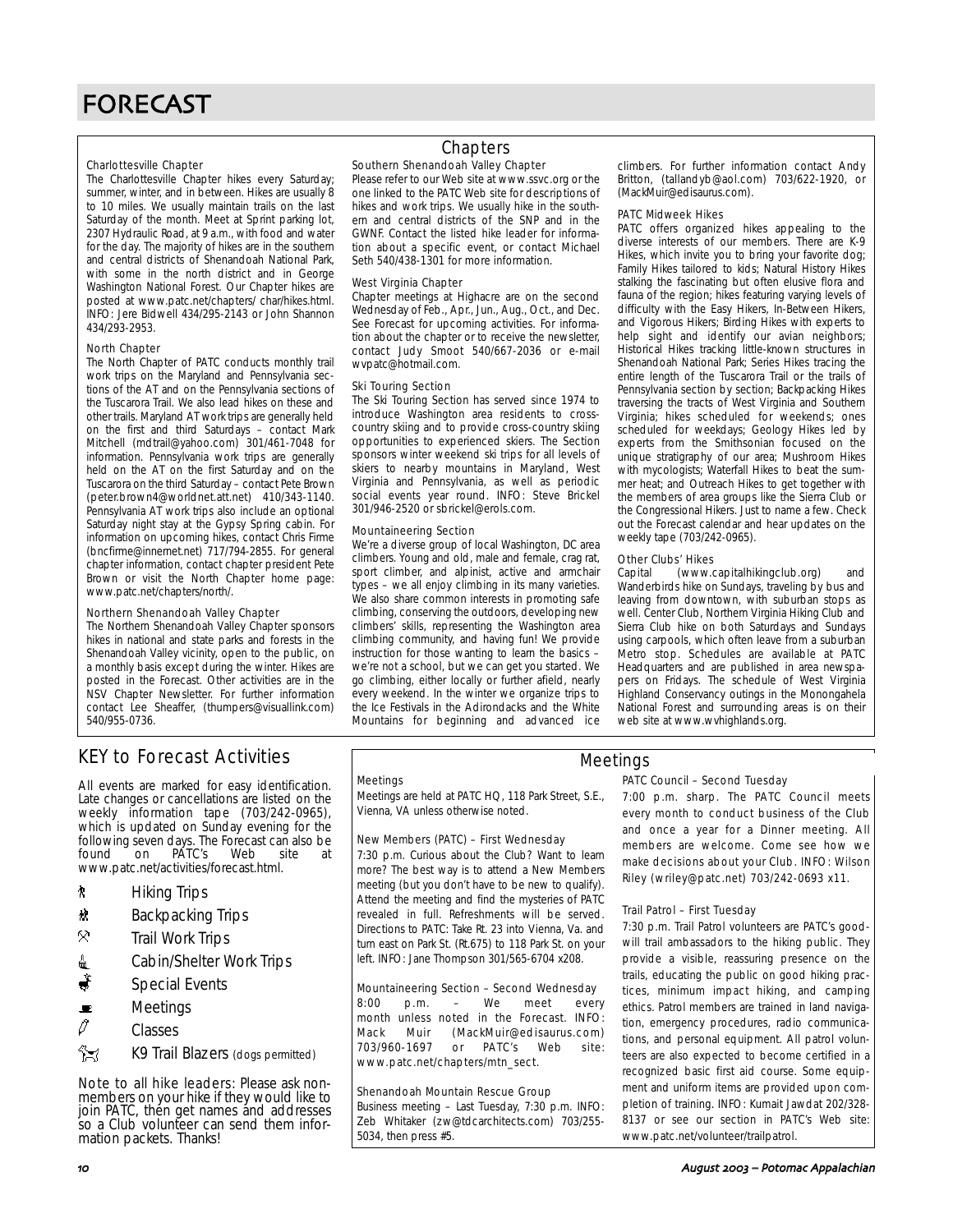# AUGUST

### 1 (Friday)

#### DEADLINE - September Potomac Appalachian Headquarters, Vienna, VA

5:00 p.m. All items for the next issue of the newsletter due. Send Forecast events to PA-Forecast@patc.net and all other articles to PA@patc.net.

#### 2 (Saturday)  $\approx$  Hike - K9TB Gambrill State Park, Thurmont, MD

We'll hike 4-5 miles at a moderate pace on the trails of Gambrill State Park. The hike will include some steep climbs (500 foot elevation gain), and a trip to the North Frederick Overlook. This is a joint hike with K9Trailblazers so well-behaved dogs are welcome as long as you keep them on leash and scoop after them. Maps and chocolate and dog biscuits provided at the trailhead, but bring lunch/snacks/water for you and your dog. INFO/RSVP: Pat Fuhrer (psfuhrer@k9trailblazers.org), Jeff Bolognese (jbolognese@k9trailblazers.org) 410/247- 4434, or check out the K9TB web site (k9trailblazers.org/shedule.htm).

### 2 (Saturday)

### $\%$  TRAIL WORK TRIP - S. Mountaineers Anniversary Appalachian Trail, MD

Come celebrate the 10th anniversary of the South Mountaineers on this event. Food and frolic after the event. This crew began its stewardship in Maryland in August, 1993 by performing erosion control near Gathland State Park. Join this event and christen the crew's second decade of success. INFO: Mark Mitchell (mdtrail@yahoo.com) 301/461-7048.

#### 2 - 3 (Saturday - Sunday) **△CABIN WORK TRIP – Tulip Tree Cabin**

# Shaver Hollow, VA

Are you looking for a way to escape the city heat and bustle? Join the Tulip Tree Cabin Construction Crew for a weekend in Shaver Hollow Virginia putting the finishing touches on a beautiful new PATC rental cabin. There will not be many more opportunities to experience first-hand how our forefathers built their homes. INFO: Charlie Graf (cagraf@aol.com) 410/757-6053.

### 4 (Monday) ` HIKE - Family Hike Ellanor Lawrence Park, Chantilly, VA

#### Join us for a mostly shaded 3 mile hike through the woods, along Walney Creek, and down to Walney pond, where we usually spot some of the resident turtles. The trail is jogging stroller passable, with some log steps along the way. After the hike we will stop by the visitor center to see the snakes, turtles, and skink. INFO: Lauren Lang (at94L@netzero.net) 703/631-9278.

#### 5 (Tuesday) ` HIKE - Vigorous Hikers North District, Shenandoah National Park, VA

About 16 miles, 3000 foot climb. From Thompson Hollow climb Heiskell Hollow T. then north on AT to return via Overall Falls and<br>a swim INFO: Chris Nolen a swim. INFO: Chris Nolen (chrishiker@erols.com) 301/469-8931.

# 5 (Tuesday)

MEETING - Trail Patrol, 7:30 p.m.

### 6 (Wednesday)

MEETING - New Members (PATC), 7:30 p.m.

#### 8 - 10 (Friday - Sunday) M BACKPACKING - Dolly Sods Waterways Petersburg, WV

Looking for a way to cool off this summer? How about dowsing your head under a waterfall in one of WV's premier hiking destinations? Help find swimming holes in Red Creek as we backpack both in and out of the Creek.This trip is moderate to strenuous and is located in the Dolly Sods Wilderness near Petersburg, WV. INFO: Susan Bly (sbly@shepherd.edu) 304/258-3319 between 7:00 p.m. and 9:00 p.m.

#### 9 (Saturday) ` HIKE - Natural History Hike North District, Shenandoah National Park, VA

Join Bob Pickett on a 10.2 mile hike along Jeremy's Run and Neighbor Mountain. We will do numerous small stream crossings and find one of the few populations of white birch in the Park. This is a good area for bear, grouse and snakes. This is a moderately difficult hike due to the mileage and elevation changes. Starting at 2700 feet on Neighbor Mountain, we will descend to 1070 feet at the base of the mountain before ascending Jeremy's Run back up to 2390 feet at our hike's end at Elkwallow Wayside. INFO and reservations: Bob Pickett (pickett@usna.edu) 301/681-1511.

### 9 (Saturday) ` HIKE - South Mountaineers Appalachian Trail, MD

Appalachian Trail Hike VI-High Rock/Raven Rock section. Pen Mar Park to Wolfsville Rd-9.6

# **A REMINDER TO HIKE LEADERS:**

All PATC hikes must either be listed in the Potomac Appalachian or a chapter newsletter.

miles-difficult hike. This section includes the steep climb to High Rock with views westward. At Raven Rocks we will be on a fairly new piece of the AT built by the South Mountaineers. This portion of the trail is considered the rollercoaster section in Maryland. Meet at 10:00 a.m. at Pen Mar Park. INFO: Christopher Firme (bncfirme@innernet.net) 717/794-2855.

# 9 (Saturday)

### $\%$  TRAIL WORK TRIP - Rock Creek Park Washington, DC

8:15 a.m. to noon (rain date Aug. 30) When Washington slows down in August it is a great time to check out trail maintenance in this gem of an urban park. Meet at the Rock Creek Nature Center. INFO: Mark Anderson (dc.trails@verizon.net) 202/462-7718 or Ranger Ken Ferebee 202/895-6221.

# 11 (Monday) ` HIKE - Family Hike

Greenbrier Lake State Park MD

Kid friendly hike, then we'll enjoy their lake beach. INFO: Lauren Lang (at94L@netzero.net) 703/631-9278.

### 12 (Tuesday)

` HIKE - Vigorous Hikers

# George Washington National Forest, VA/WV

Little Sluice Mountain Trail to Tuscarora Trail west to Mill Mountain Trail to Big Schloss rock towers. Return on Cutoff Trail. 17 miles, 3000 feet. INFO: Chris Nolen (chrishiker@erols.com) 301/469-8931.

#### 12 (Tuesday)

MEETING - PATC Council, 7:00 p.m.

#### 13 (Wednesday)

**WEETING - Mountaineering Section, 8:00** p.m.

### 13 (Wednesday) CLASS - Backpacking (REI) Bailey's Crossroads, VA

7:30 p.m. You awaken to the sound of voices. You're camped at the head of a deep hollow. It's rained cats and dogs all night and bears snuffled around your campsite, but you stayed warm and dry, and your food was hung safely out of reach. A group trudges sad and wet up the trail past your campsite. Their tent had flooded, and a bear had torn up one of their packs and eaten their food. It wasn't a matter of luck. You'd done things right. But as a beginner you know there are other skills you need to go further into the backcountry. Join REI's resident AT through-hiker, Brian Chenoweth, for an evening's discussion of the skills and tips to take you to the next stage of backcountry enjoyment. INFO: Mark Nelson (mnelson@rei.com) 703/379-9400.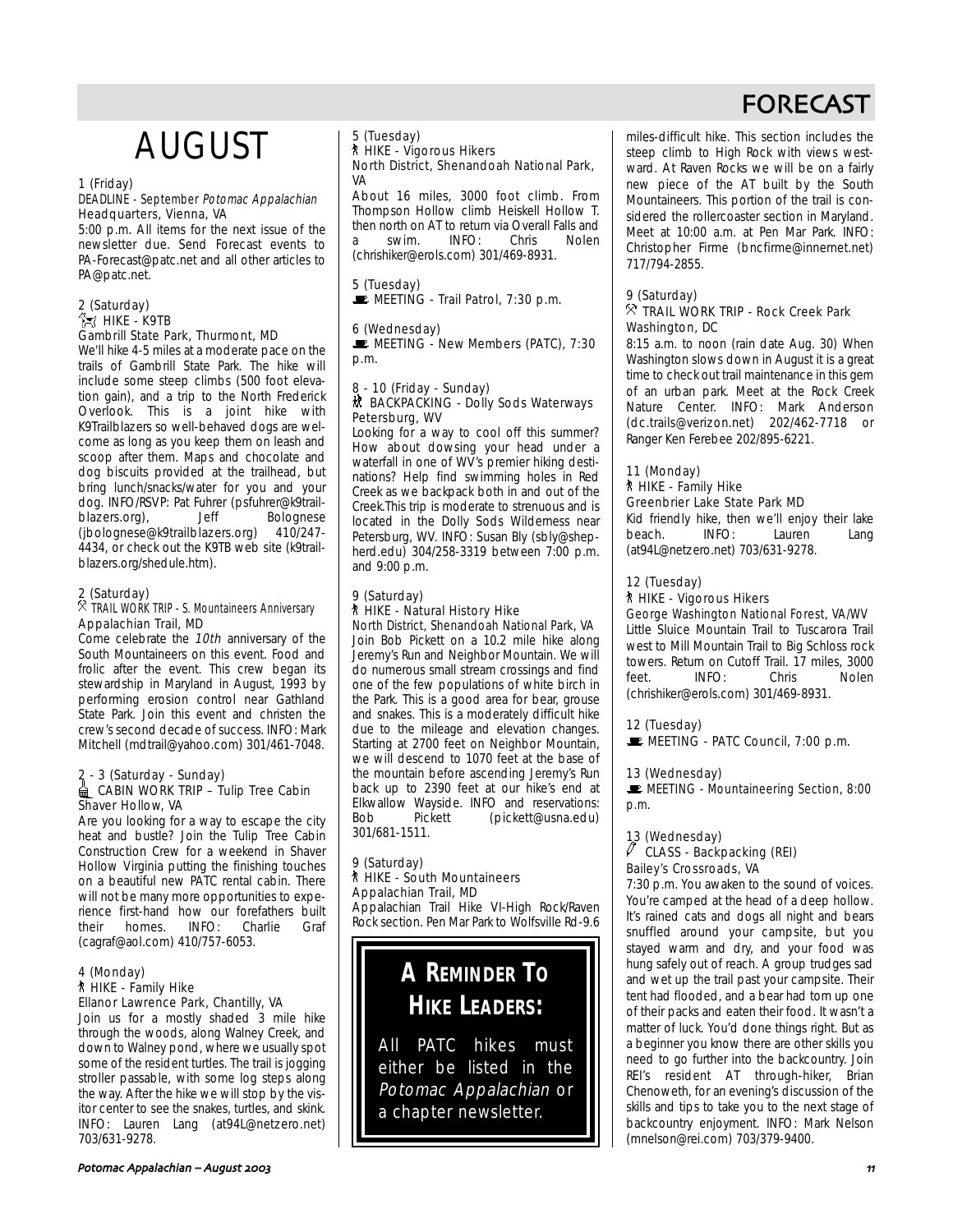#### 15 - 18 (Friday - Monday) **然 BACKPACKING - Family Trip** Dolly Sods, WV

We will hike about 3 miles in and set up a base camp on Friday, day hike and swim in Red Creek on Saturday and Sunday, and hike out on Monday. (If you need to leave Sunday, that's fine) Each family will be responsible for their own gear and meals. Designed for families with young children, older children welcome. INFO: Lauren Lang (at94L@netzero.net) 703/631-9278.

### 16 (Saturday)

#### ` HIKE - Waterfall and Wild Flower Series Central District, Shenandoah National Park, VA

The third hike of the Waterfall and Wild Flower Series will be a 10-mile circuit to include a 3.5-mile wade up Naked Creek. Total elevation gain is 2300 feet. Expect to get your feet wet. Consider wearing old boots, athletic shoes or sandals. No promises but on prior hikes we have seen rattlesnakes. PATC Map 10. Meet at the Oakton Shopping Center parking lot at 7:30 a.m. INFO: Jack Thorsen, (thorsen4@Juno.com) 703/339-6716 or William Needham, (Needham82@aol.com) 410/884-9127.

# 16 (Saturday) ` HIKE - (WSC)

South District, Shenandoah National Park, VA 7:30 a.m. - 5:30 p.m. Come along and enjoy a great trek through the cool hollows along the Blue Ridge in the south section of Shenandoah National Park. This moderately paced, 8-mile hike begins on the Appalachian Trail and then leads down to Doyles River Falls and back up to Skyline Drive via Jones Run. We'll pass two waterfalls along the way; a great way to beat the heat! The hike is free, but a park entry fee is charged. Registration is limited, and necessary to ensure your place. INFO: Chris Tate (www.wfa.net) 703/836-8905.

### 16 (Saturday)

# $\%$  TRAIL WORK TRIP - Stonewall Brigade Shenandoah County, VA

Great North Mountain on the VA/WV state line. Join the Stonewall Brigade at the Wolf Gap Campground parking lot at 9:00 a.m.. We will get tools at the campground and work on a trail in the nearby area. We may leave the parking area so, please, be on time. Let me know by Wednesday evening if you plan to attend. Bring lunch, work gloves, water, seasonal clothing, and hiking shoes.RSVP/INFO:<br>Hop Long (theFSLongs@comcast.net) Hop Long (theFSLongs@comcast.net) 301/942-6177.

### 16 (Saturday)

# $\%$  TRAIL WORK TRIP - Yankee Clippers Crew Tuscarora Trail, PA

Call for more details. INFO: Pete Brown (peter.brown4@worldnet.att.net) 410/343-1140.



# 16 - 17 (Saturday - Sunday)<br>16 CABIN WORK TRIP - John's Rest Stanardsville VA

Come help put the finishing touches on this cabin. No special skills needed. We always try to have some great food and do some hiking. There are some new trails around the cabin to check out. INFO: Joel Anderson (jtanderson54@yahoo.com) 301/898 0047.

# 16 - 17 (Saturday - Sunday)<br>16 - CABIN WORK TRIP – Tulip Tree Cabin Shaver Hollow, VA

The Tulip Tree Cabin Construction Crew is looking for a few good men, and women who would like to wield primitive hand tools to help in the construction of a beautiful log cabin in Shaver Hollow. There is work for all skill levels, even for unskilled labor. INFO: Charlie Graf (cagraf@aol.com) 410/757-6053.

#### 16 - 17 (Saturday - Sunday)  $\%$  TRAIL WORK TRIP – North District Hoodlums North District, Shenandoah National Park, VA

Come to Jamaica, mon! Enjoy a day of trailwork in the park and then settle down to a meal of jerk chicken and all de slow, good Caribbean foods.The Hoodlums Trail Crew works on the Appalachian Trail in the North District of SNP, building rock steps and log waterbars, and engaging in similar other down-and-dirty trail chores by day, but after a good day's work, the crew settles down to enjoy the fruits of their labor afterwards in grand fashion via the theme meal and festivities at a facility within the park. No trail work experience is necessary and newcomers are always welcome. Come for the day, stay for the evening meal, camp out overnight in SNP – lots of options. What a way to spend a weekend! We meet at Piney River Ranger Station, MP 22 on Skyline Drive, at 10:00 a.m. on Saturday morning. Please reserve by midweek prior. INFO/RSVP: George Walters (gjwalters@starpower.net) 410/426-2724.

### 17 (Sunday)

#### **MEETING - West Virginia Chapter** Frederick, MD

Short hike and potluck cookout with meeting at the home of Melinda and Jim Lautenberger. INFO: Melinda or Jim (melindaandjim@aol.com) 301/371-8312.

### 19 (Tuesday)

### ` HIKE - Vigorous Hikers Central District, Shenandoah National Park, VA

Circuit follows Nicholson Hollow to Corbin Cabin, climbs the Cutoff Trail to the AT south. Return on Indian Run Trail and Corbin Mountain. About 14 miles, 4000 foot climb. INFO: Chris Nolen (chrishiker@erols.com) 301/469-8931.

### 23 - 24 (Saturday - Sunday) 然 BACKPACKING - Shenandoah National Park District to be determined, VA

Enjoy a summer weekend in the woods guaranteed to cool you off on a moderate backpack of 8 miles or so per day. Exact location TBD depending on group size and weather. Possibly depart Friday evening. INFO: John Koutze (john@metroarch.com) or Kathy McDermott 703/846-9207. Leave e-mail address when you call.

### 23 - 24 (Saturday - Sunday)  $\%$  TRAIL WORK TRIP - Cadillac Crew Shockeys Knob, VA

Near Gainesboro, VA west of Winchester. The Cadillac Crew will be working on the side trails to the new shelter on Shockeys Knob. Some work may still be needed to help complete the shelter. Community dinner on Saturday night. Overnight at Brill Cabin. INFO: Trudy Thompson (going2home2@ yahoo.com) 703/938-3973 or Jon Rindt (jkrindt@shentel.net) 540/635-6351.

23 - 24 (Saturday - Sunday) . TRAIL WORK TRIP - Blue and White Crew Central District, Shenandoah National Park, VA Escape the doldrums. Avoid Monkey Pox. Join the B&W Crew on the AT in the Central District of Shenandoah. The crew will be working on the AT, near Swift Run Gap, and will return to the Pinnacles Research Station for the Annual August Chili-Fest. Blue and White Crew Calendar: www.blueandwhitecrew.org. INFO: Kerry Snow (kerrysnow@comcast.net) 301/570-0596.

25 (Monday) ` HIKE - Family Hike Great Falls, VA Difficult Run Trail. We will hike about 3 miles to the mouth of Difficult Run at the Potomac River, and return on the Ridge Trail in Great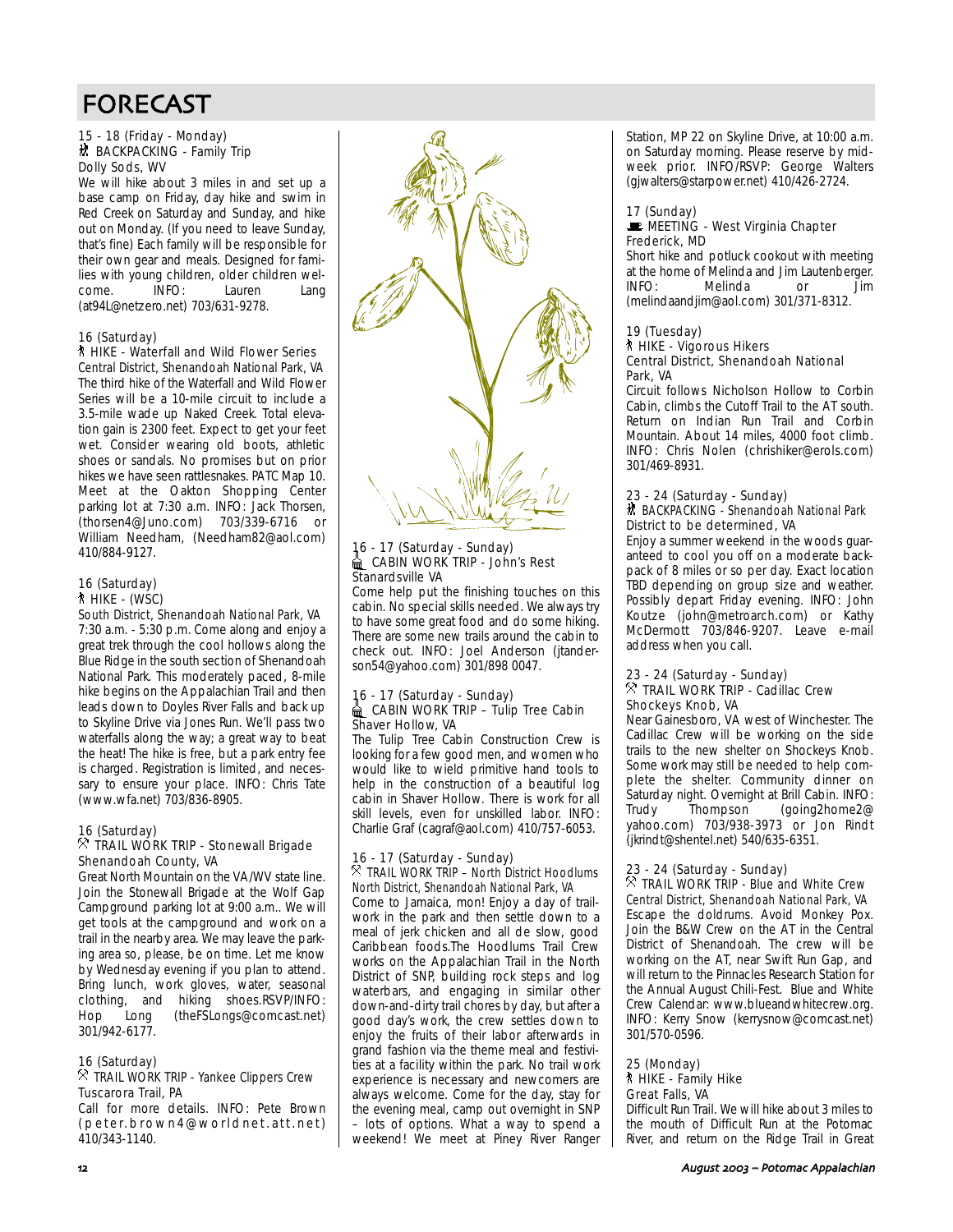Falls Park. The parking lot is close to the entrance of Great Falls-Virginia side, and Georgetown Pike (Route 193). Difficult Run is beautiful with lots of small waterfalls and big rocks. We'll hike at a kids pace. Joggingstroller passable, barely. INFO: Lauren Lang (at94L@netzero.net) 703/631-9278.

### 26 (Tuesday)

#### ` HIKE - Vigorous Hikers George Washington National Forest, VA/WV

Great North Mountain. Bucktail Cutoff Trail to Pond Run Trail to Waites Run Road returning on German Wilson Trail with view from Half Moon Lookout. 14 miles, 2500 foot climb. INFO:<br>Chris Nolen (chrishiker@erols.com) Chris Nolen (chrishiker@erols.com) 301/469-8931.

### 26 (Tuesday)

**E** MEETING - Shenandoah Mountain Rescue Group (Business meeting), 7:30 p.m.

#### 30 (Saturday)

### $\%$  TRAIL WORK TRIP - South Mountaineers Appalachian Trail, MD

Say good-bye to summer with a walk in the woods with the South Mountaineers. We perform weeding, lopping, blazing, deadfall and graffiti removal, and erosion control; all sorts of good work. INFO: Mark Mitchell (mdtrail@yahoo.com) 301/461-7048.

# 30 - 31 (Saturday - Sunday)<br>▄ CABIN WORK TRIP – Tulip Tree Cabin Shaver Hollow, VA

Can you believe that this is the end of August and that fall will soon be upon us? We hope to have the cabin ready to put into the rental system before the end of this fall. Join our crew in the completion of the cabin and enjoy an opportunity to use it over the weekend. You will be amazed at the amount of work done by our crew and the skill with which it was done. INFO: Charlie Graf (cagraf@aol.com) 410/757-6053.

# SEPTEMBER

#### 1 (Monday)

#### DEADLINE - October Potomac Appalachian Headquarters, Vienna, VA

5:00 p.m. All items for the next issue of the newsletter due. Send Forecast events to PA-Forecast@patc.net and all other articles to PA@patc.net.

2 (Tuesday)  $\blacksquare$  MEETING - Trail Patrol, 7:30 p.m.

3 (Wednesday) ` HIKE - Easy Hikers Battery Kemble, DC

Back for another year, the Easy Hikers will hike a 4- to 5-mile circuit on the Battery Kemble and Glover Archbold trails and the C & O canal towpath. Meet at 10:15 a.m. at Battery Kemble Park. Bring lunch and water. Directions: From MacArthur Blvd., turn NE (left if inbound, right if outbound) onto Chain Bridge Rd. Proceed to park entrance on right. Follow road to parking area. INFO: Gary Abrecht (Gabrecht@AOL.com) 202/546-6089.

#### 3 (Wednesday)

 $\blacksquare$  MEETING - New Members (PATC), 7:30 p.m.

# 9 (Tuesday)

# ` HIKE - Manassas Battlefield- Stone Bridge Centreville, Virginia

NOTE: hikes will be on Tuesdays until further notice. Join us for a kid-friendly 2-mile hike. The trail is jogging-stroller passable with some log steps and roots. The trail goes over a long boardwalk, through an open meadow, and down along a stream. INFO: Lauren Lang (at94L@netzero.net) 703/631-9278.

#### 9 (Tuesday)  $\blacksquare$  MEETING - PATC Council, 7:00 p.m.

10 (Wednesday)  $\blacksquare$  MEETING - Mountaineering Section, 8:00 p.m.

#### 13 (Saturday) ` HIKE - Family Hike Appalachian Trail, MD

Hike VII-Black Rock/Annapolis Rock section. Wolfsville Rd. to I-70/Rte 40-8.5 miles-moderate hike, elevation 400 ft. We will be hiking the crest of a portion of the South Mountain in Maryland. After leaving Wolfsville Rd. we will be on a newly built section of the A.T. We will see views at Black Rock/Annapolis Rocks on this hike. Meet at 10:00 a.m. at the A.T. parking lot along Rte 40. INFO: Christopher Firme (bncfirme@innernet.net) 717/794-2855.

#### 13 (Saturday)  $\%$  TRAIL WORK TRIP - South Mountaineers Appalachian Trail, MD

Enjoy cooler air in the woods of western Maryland on this work event. The South Mountaineers' day events meet west of Frederick, MD at 9:00 a.m. INFO: Mark Mitchell (mdtrail@yahoo.com) 301/461-7048.

### 13 (Saturday)  $\%$  trail work trip Rock Creek Park,DC

8:15 a.m. to noon (rain date Sept. 27) This may be the best month of the year to get outside and do some volunteer trail work. Meet at the Rock Creek Nature Center. INFO: Mark Anderson (dc.trails@verizon.net) 202/462- 7718 or Ranger Ken Ferebee 202/895-6221.

### 13-14 (Saturday - Sunday)  $\%$  TRAIL WORK TRIP - Cadillac Crew Madison, VA

Entry Run Trail on Per-Lee Tract. Work continues on the Entry Run Trail that will be a new access trail into the SNP connecting to the Pocosin Fire Road. We hope to complete this multiyear project this trip. Bring water and a lunch for Saturday noon. Community dinner on Saturday night. Overnight at PATC's Rosser Lamb Cabin. INFO: Fran Keenan (outdoorsnow@cox.net) 703/938-3973 or Jon Rindt (jkrindt@erols.com) 540/635-6351.

# Tails from the Woods by George Walters



"OK CARL... CAN WE TRY NOT TO SCREW UP TONIGHT? RUN AROUND THE SLEEPING BAGS... NOT OVER THEM... GOT IT?"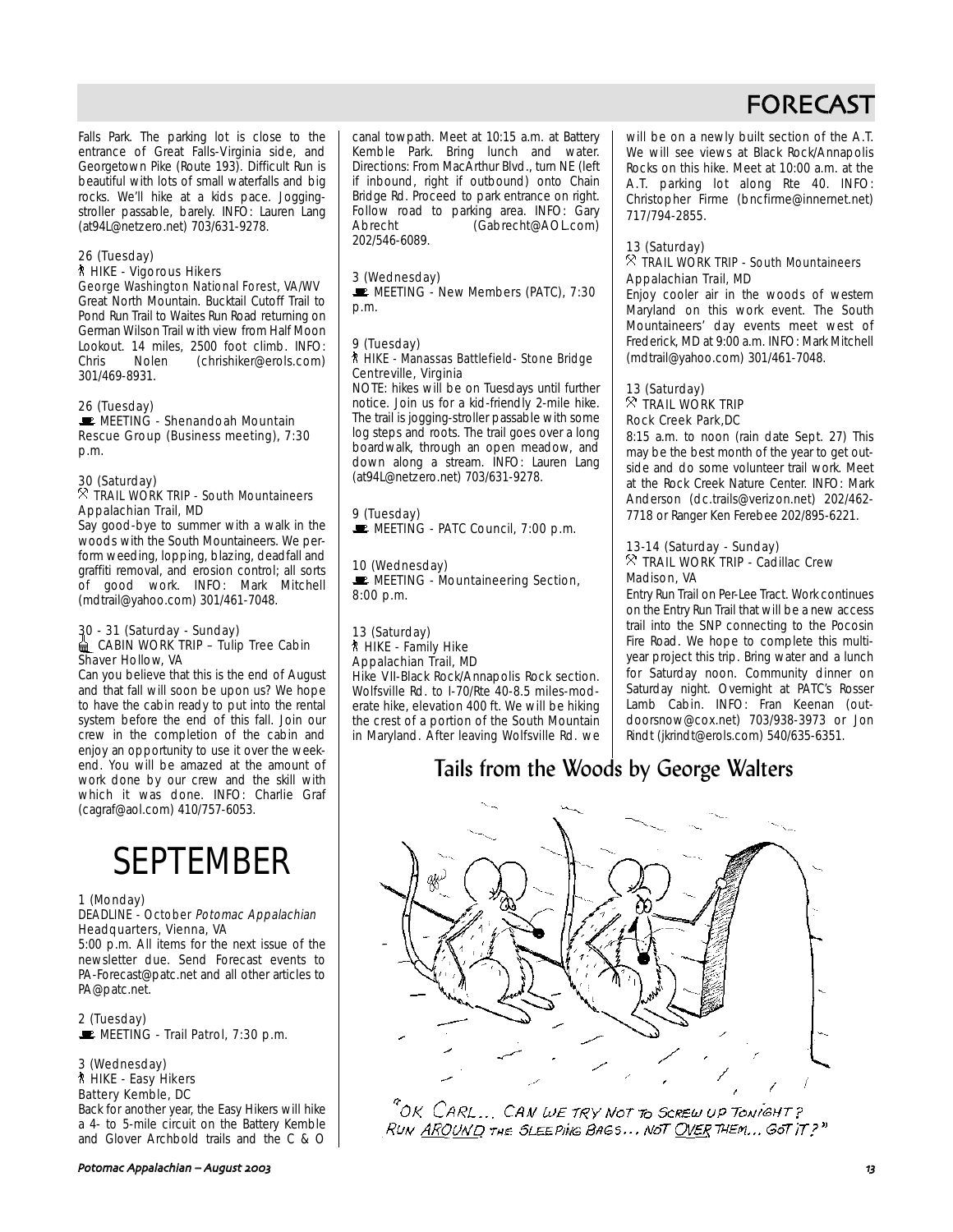### 17 (Wednesday) ` HIKE - Easy Hikers River Bend Park, VA

We will hike from River Bend Park in Virginia about 5 miles along the upstream section of the Heritage Trail. Meet at 10:15 a.m. Bring lunch and water. Directions: take Beltway (I-495) to Exit 44, Georgetown Pike/Great Falls. Turn onto Georgetown Pike towards Great Falls for 4.4 miles (passing Great Falls Park) to River Bend Road. Right on River Bend Road for 2.1 miles to Jeffery Road, right on Jeffery Rd. for 0.9 miles to park entrance. Meet in lower parking lot past the Visitors Center. INFO: Sigrid Crane, (introibo@worldnet.att.net) 703/938-0954.

#### 20 (Saturday)  $\%$  TRAIL WORK TRIP - Stonewall Brigade Shenandoah County, VA

Great North Mountain on the VA/WV state line. Join the Stonewall Brigade at the Wolf Gap Campground parking lot at 9:00 am. We will get tools at the campground and work on a trail in the nearby area. We may leave the parking area so, please, be on time. Let me know by Wednesday evening if you plan to attend. Bring lunch, work gloves, water, seasonal clothing, and hiking shoes. RSVP/INFO: Hop Long (theFSLongs@comcast.net) 301/942-6177.

# 25 (Thursday)<br>25 CLASS a CLASS - Backpacking 202 Vienna, VA

Working in groups of eight or less, participants have the opportunity to expand or renew their skills by planning and executing a threeday group backpacking trip. The course covers equipment selection and use, route planning, food planning, safety and comfort in challenging conditions, and Leave No Trace (LNT) principles. Experienced instructors facilitate group planning sessions and accompany the weekend trip. Group Planning Sessions three Thursday nights, 7:30 p.m. to 9:30 p.m.: Sep. 25, Oct. 2 and Oct. 9. INFO:<br>Alex Lampros (a.lampros@att.net) Alex Lampros (a.lampros@att.net) 703/719-7846.

#### 27 (Saturday)  $\%$  TRAIL WORK TRIP - South Mountaineers Appalachian Trail, MD

Bring water, lunch and gloves. Tools and training provided. Enjoy comradeship, jokes and the peace of the woods. Go home happy and tired, it's that simple. INFO: Mark Mitchell (mdtrail@yahoo.com) 301/461-7048.

27-28 (Saturday - Sunday)  $\%$  TRAIL WORK TRIP - Cadillac Crew Tuscarora Trail East of Berkley Springs, WV The Cadillac Crew will be working on the Tuscarora Trail at the north end of Sleepy

# Have You Moved? Are You Moving?!!

Did you know that the Post Office now charges PATC 70 cents every time they let us know a member has moved? You can help us save money and get information to you faster just by telling us yourself.

Please fill out this form and mail it to 118 Park Street, S.E., Vienna VA 22180-4609. Or, you can call Pat Fankhauser at 703/242-0693, ext. 17, or e-mail pfankhauser@patc.net to let us know where we should be sending your issue. Thanks for your help.

| Name:                                                                                                                                 |  |
|---------------------------------------------------------------------------------------------------------------------------------------|--|
| Old Address:<br><u> 1989 - Jan Bernard Bernard, mensental bernard bernard besteht als den besteht als der statistikel anderes der</u> |  |
|                                                                                                                                       |  |
|                                                                                                                                       |  |
|                                                                                                                                       |  |
| New Phone Number:<br><u> 1990 - Johann Barbara, martin a</u>                                                                          |  |
|                                                                                                                                       |  |
|                                                                                                                                       |  |

Creek WMA. A couple relocations and erosion control are needed on a steep section. Community dinner on Saturday night. Overnight at Brill Cabin near Shockeys Knob. INFO: Trudy Thompson (going2home2@yahoo.com) 703/938-3973 or Jon Rindt (jkrindt@shentel.net) 540/635-6351.

### 30 (Tuesday)

 $\mathbf{E}$  MEETING - Shenandoah Mountain Rescue Group (Business meeting), 7:30 p.m. ❏

# **ALERT! Thru-Hikers Are Now on a Trail Near You**

# June 19 Report:

Greetings from the soggy Blue Ridge! A snap-shot of the N-bound AT Hiker permits from Rockfish Gap Entrance Station this year shows 645 hikers to date which includes AT thru-hikers and section hikers. This is down by 12 percent over last year. There are still a lot of soggy hikers slipping down the muddy AT this month. June is the busiest month for AT hikers in SNP. On a typical day in June, 15 N-bound AT hikers enter the park at Rockfish Gap.

The rain gauge at Simmons Gap Ranger Station has recorded 7 inches of rain for June and is still rising. And to think that a year ago, we were trying to track the springs along the AT and which ones still had water flowing.

# End of June Report:

The end of the month figures for June show that we've now had 891 N-bound AT hikers (493 in June) get BC permits at Rockfish Gap which is still down about 13 percent over last year, but it is still a busy year on the AT considering the wet weather. The rain gauge at Simmons Gap Ranger Station recorded 8.80 inches of rain for June, not a record, but very wet for the trail maintenance community. Thanks,

> *—Shawn Green, Park Trails Coordinator*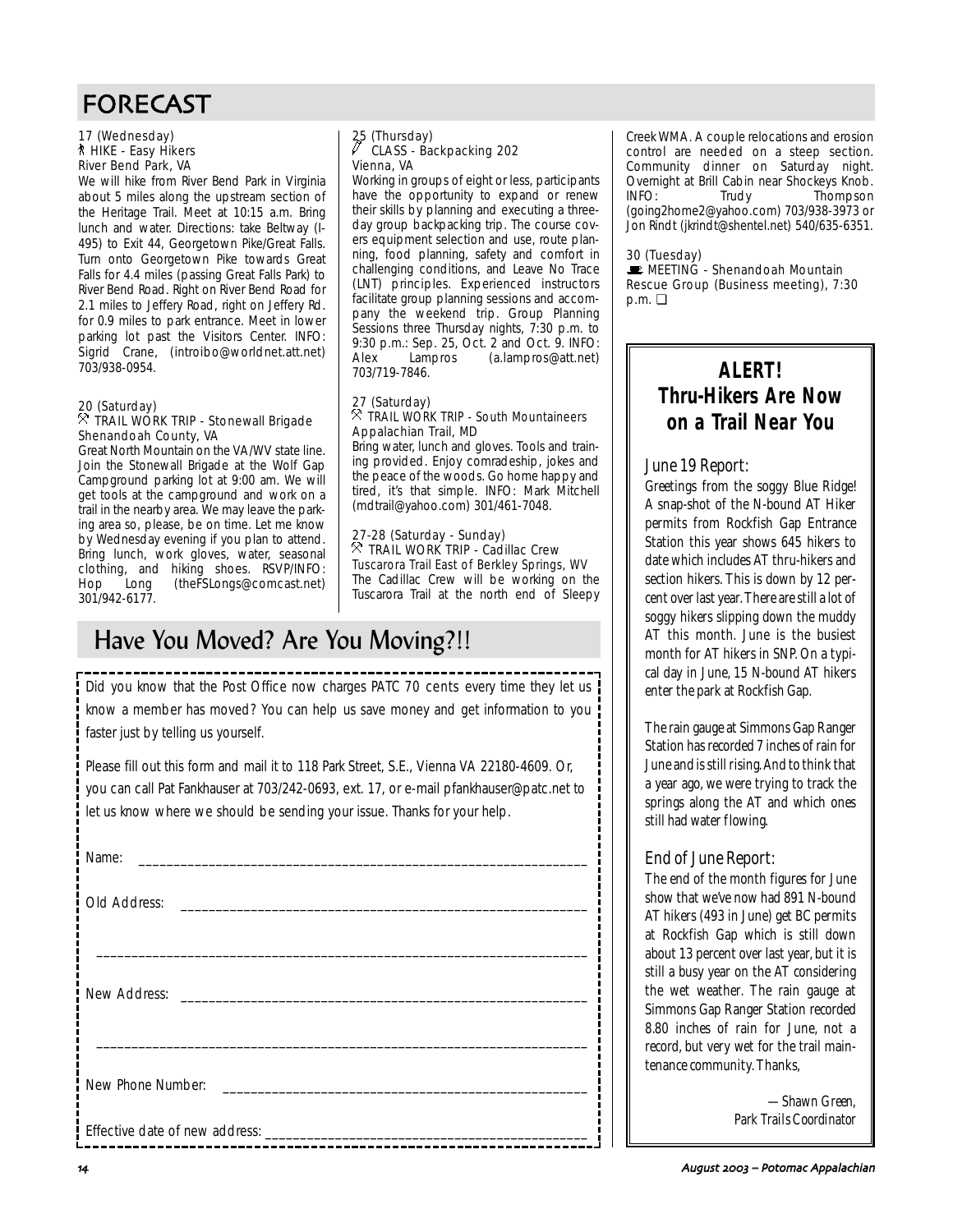# Bob Pickett's Appalachian Nature: Dog Days and Cicada Killers

August brings to mind heat and humidity.<br>These are the dog days of summer. The phrase "dog days" actually comes to us from the Egyptian and Greek civilizations, which based so much of their lives on astronomy. The brightest star in our sky is the winter star Sirius, in the constellation Canis Major, Latin for the Big Dog. In mid-summer, Sirius, called the Dog Star, emerges (is in conjunction) with the sun, thus these days are known as the dog days. August is also the month of the Perseid meteor shower, second in numbers of meteors per hour only to the January Quadrantid shower (110 versus 120, respectively, predicted for this year). Unfortunately, a nearly full moon will substantially dim this year's display when it reaches its peak on Aug. 13.

# Cicadas Emerge

I associate August with the return of the annual, or dog day, cicadas. Cicadas are insects in the order Homoptera, along with leafhoppers, treehoppers, aphids, and spittlebugs. Cicadas are among the loudest of all insects. Only the males create the sound, with evolutionary selection favoring males that call the loudest. Despite their name, the annual cicada actually spends up to seven years in the ground as a grub (nymph), feeding on tree roots before emerging from the ground. The life cycles of individuals vary so that some emerge every year. The newly emergent adult cicada is soft and vulnerable to its main predator, birds, so it ascends the tree trunks at night, allowing its exoskeleton to dry and harden before daylight. Once the cicada emerges, it has a life expectancy of about two weeks, in which it must mate, and the females lay their eggs. These insects emerge all over the United States, but are generally more common the farther south you go. Approximately eight species in one genus (maybe two genera) are found in our region.

As one might expect in the balance of nature, there is a predator that targets cicadas, this being the cicada killer. The cicada killer is a

member of the solitary wasp family looking much like a large yellow jacket, reaching an intimidating length of two  $\epsilon$  inches. Only the female can sting, but normally they are not aggressive and will

not attack humans unless carelessly handled (take my word for it). The female burrows into the ground, creating individual chambers for each of the 16 or so eggs that she lays. With each male egg, she deposits one cicada, and with each female, she leaves two cicadas, apparently necessary for the eventual larger size of the female cicada killer.

Interestingly, she does not kill the cicada. Rather, she only paralyzes it so her grub

can devour the paralyzed cicada live. In this way, when the egg hatches in two or three days, the food supply will still be fresh, juicy, and disease- and fungus-free. The wasp larvae will pupate over the winter in the nest, emerging the following summer as adults – just in time to greet the emerging cicada.

# Next Year, 17 Years is Up

There are actually two types of cicadas. In addition to this late-summer-emerging annual cicada, there are the spring-emerging periodical cicadas, which emerge every 13 or 17 years, depending on the species. Additionally, there are up to 15 discrete "broods" of these periodic cicadas, with each brood emerging in different years. Thus, you can travel the eastern United States and observe these creatures just about every spring. While the 13-year cicada apparently is not found in our region (with the exception of the very southern limits of Virginia), the 17-year variety does appear in D.C. big time. In case you don't recall our metropolitan area's last brood emergence, let me remind you that the last broods were in the spring of 1970 and 1987.  $\lambda$  *is* Doing the math, this means next spring will be our year for these longestlived insects in our ecosystem. ❏

– Bob Pickett

# South Mountaineers Celebrate 10 Years of Stewardship

The South Mountaineers trail crew will celebrate its 10-year mile-<br>stone with a work event, supper, and social on Aug. 16. PATC members are warmly welcomed to attend this event.

This trail crew, the brainchild of Maryland trail Overseers Scott Cohen and Rick Canter, had its debut work event north from Gathland State Park on Aug. 7, 1993. Originally a tread repair crew, the South Mountaineers have worked on five major Appalachian Trail relocations in Maryland in the past six years. As needed, they also perform weeding, blazing, blowdown removal, trash and graffiti removal, and just about anything else that is needed along South Mountain. The crew has worked on Catoctin Trail projects as well. During the first three years, the crew met once a month. Since then, South Mountaineers events are a staple in the Forecast of Club Events, with 20 advertised events each year, usually on Saturdays.

You are welcomed to work a half-day on the Appalachian Trail with this crew and enjoy a meal and social event in the afternoon at Washington Monument State Park in Boonsboro, Md. Please contact Rick Canter at southmountaineers@yahoo.com or Mark Mitchell at 301/461-7048 for additional information. ❏

—Rick Canter

Potomac Appalachian Trail Club Trail Patrol Presents Leave No Trace Trainers Course

Oct. 4 - 5, 2003

This weekend course is designed for those who want to learn more about Leave No Trace (LNT) and to help others better understand their impact on the back/front country.

You will have opportunities to learn more about the impact of your choices in the back/front country, to practice minimizing your impact, and to gain confidence in helping other practice LNT skills.

After completing the course you will be certified as an LNT trainer. It is our hope that you will be willing to give LNT presentations to community groups if your schedule permits. This course takes place in the SNP. We will be day-hiking, and you will have the option of staying in a car-accessible cabin at night.

Fee: \$30 (nonrefundable)

For more information or to register (required), please e-mail Anniell Miller at amill1@yahoo.com or call 703/250-8113 (before 11:00 p.m.).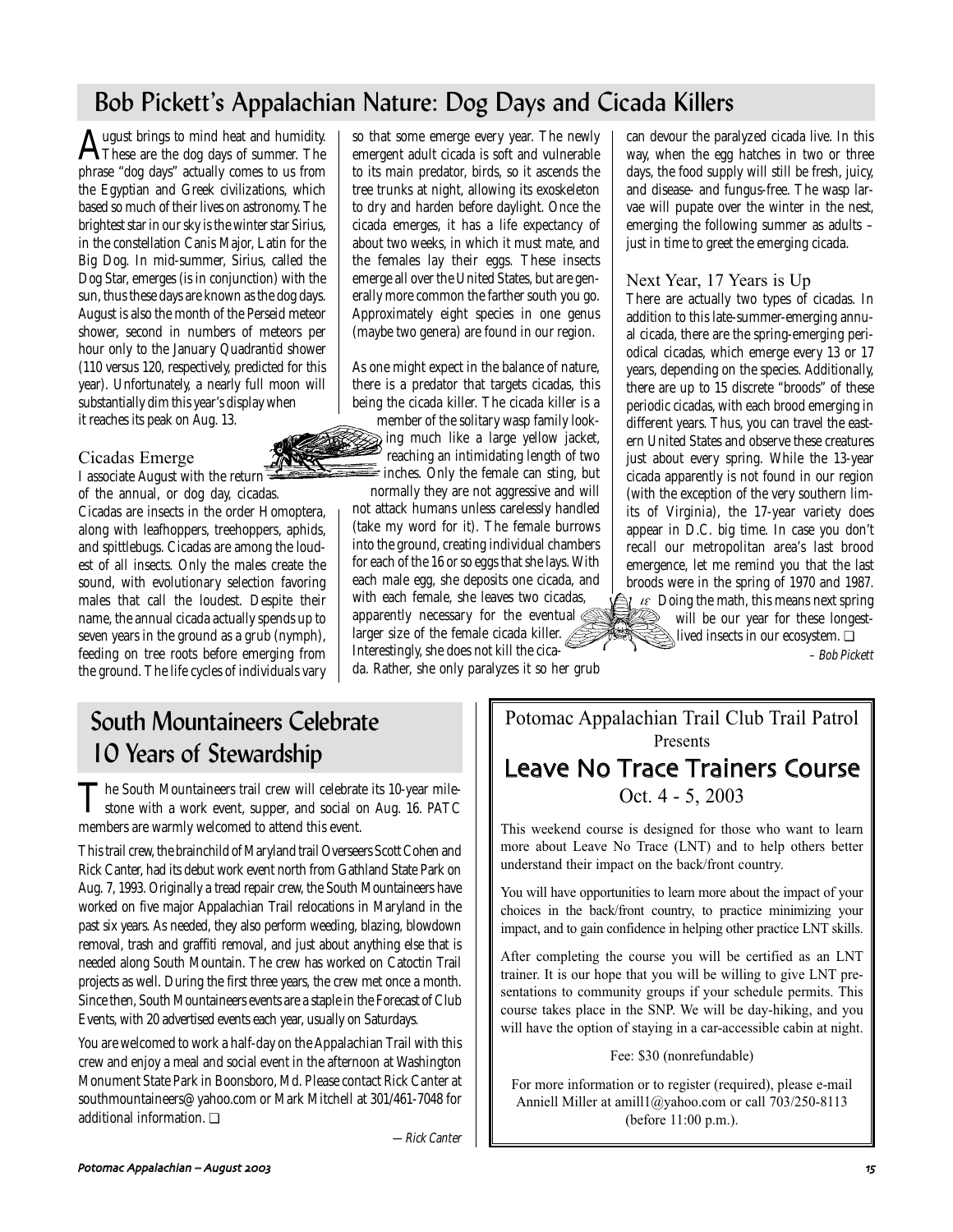# **Trailhead**

# Wet Weather Can't Contain Crews

And we thought May was wet! Rain in early June, especially on the weekends, frustrated a lot of Overseers and trail crews. Springs, wet spots, and even lakes appeared on trails where they had never been seen before.

However, summer arrived during the last week of June. So you had your choice – cool and wet or hot and humid. Old folks talk about their aches and pains. Trail volunteers talk about the "too" weather. That is, too hot, too cold, too wet, too many bugs, or too something. But they still persevere, thank goodness.

# Supervisor of Trails Reports

To all District Managers (DM's), crew leaders, and Overseers: The Supervisor of Trails (SOT) has it easy - you guys do the work. Speaking of which, I see lots of weeds reported, and some areas have trees down. I know you will be on top of problems, but one request: Please ensure due care in using and maintaining power tools. We have a near-perfect record with respect to safety, but not so in tool care. There are too many busted power tools due to improper or overly enthusiastic use, such as trying to cut rocks with weed whackers or trying to buck trees with chain brakes on. Enough said.

We have all agonized over the new chainsaw and crosscut saw Memorandum of Understanding, and what it means. At this fall's DM meeting, we will address a course of action and policy for the Club. In the meantime, use your current cards and gear. I will be gone from July 9 to 30 and will provide more specifics then. Tentative date for DM Meeting is Oct. 2. *Reminder: Hour reports due by end of September.*

For DMs and crew leaders: Start assembling records for service and other recognitions. Vice President of Volunteerism may want early submissions for this year, if so, extend predicted hours from Overseer and crew member activity.

# Kudos to AT Overseers From 'Baltimore Jack'

While working with Maureen Harris on her section of the AT in SNP, George Walters ran into trail legend "Baltimore Jack" near Jenkins Gap in late June. He had very kind words for the condition of the trail. "Baltimore Jack" (real name: Jack Tarlin from Hanover, N.H.) was on his eighth thru-hike of the Trail, and he said that, of all these hikes, he had never seen the AT in the Park in better condition than it was this year, even with all the wet weather. Take a pat on the back Overseers, District Managers, and trail crews!

# Entry Run Trail

SNP Trails Coordinator Shawn Green reports the Park's Youth Conservation Corps crew under the direction of South District Trail Chief Roger Dovel completed the upper portion of the Entry Run Trail inside the Park. They also blazed the trail and installed cement signposts.

Entry Run Trail is the first new access trail into the Park that has been established in a number of years. The trail starts at a PATCprovided trailhead parking, crosses the PATC Per-Lee/West Tract, and joins the Pocosin Fire Road inside the SNP Central District. The Trail will also provide access to Johns Rest Cabin and Rosser



Second tractor arrives to help tractor stuck in the gap carrying logs for Shockeys Knob Shelter (article on page 18).

Lamb Cabin, which are currently being restored. The Cadillac Crew, with assistance from the Blue & White Crew, has just about completed the PATC portion of the trail. Some additional tread improvements and signs are all that remain.

# SNP Overseer Workshop

The Annual Spring Overseer's Workshop, in Shenandoah National Park, was held on the weekend of June 7-8. Twenty new and prospective trail maintainers and a handful of PATC "old-hands" were not deterred by the constant downpour Saturday morning. The Park Service trail professionals (Shawn Green, C.T. Campbell, Don Harvey, Jeff Minor, Ray Galles, and Melissa) moved the workshop indoors for a Saturday morning discussion of trail standards, maintenance techniques, tool care, etc. After lunch, the group visited the Dark Hollow Trail, observing and discussing tread conditions and erosion-control devices. Mother Nature accommodated the group by providing a steady downpour for illustration purposes. The rain stopped in time for a dinner cookout (hamburgers and hotdogs on the Pinnacles grills). On Sunday, the group split into two teams, tackling tread projects on upper Cedar Run and building a new spur trail from the Rock Spring parking lot to the AT. Sunday lunch was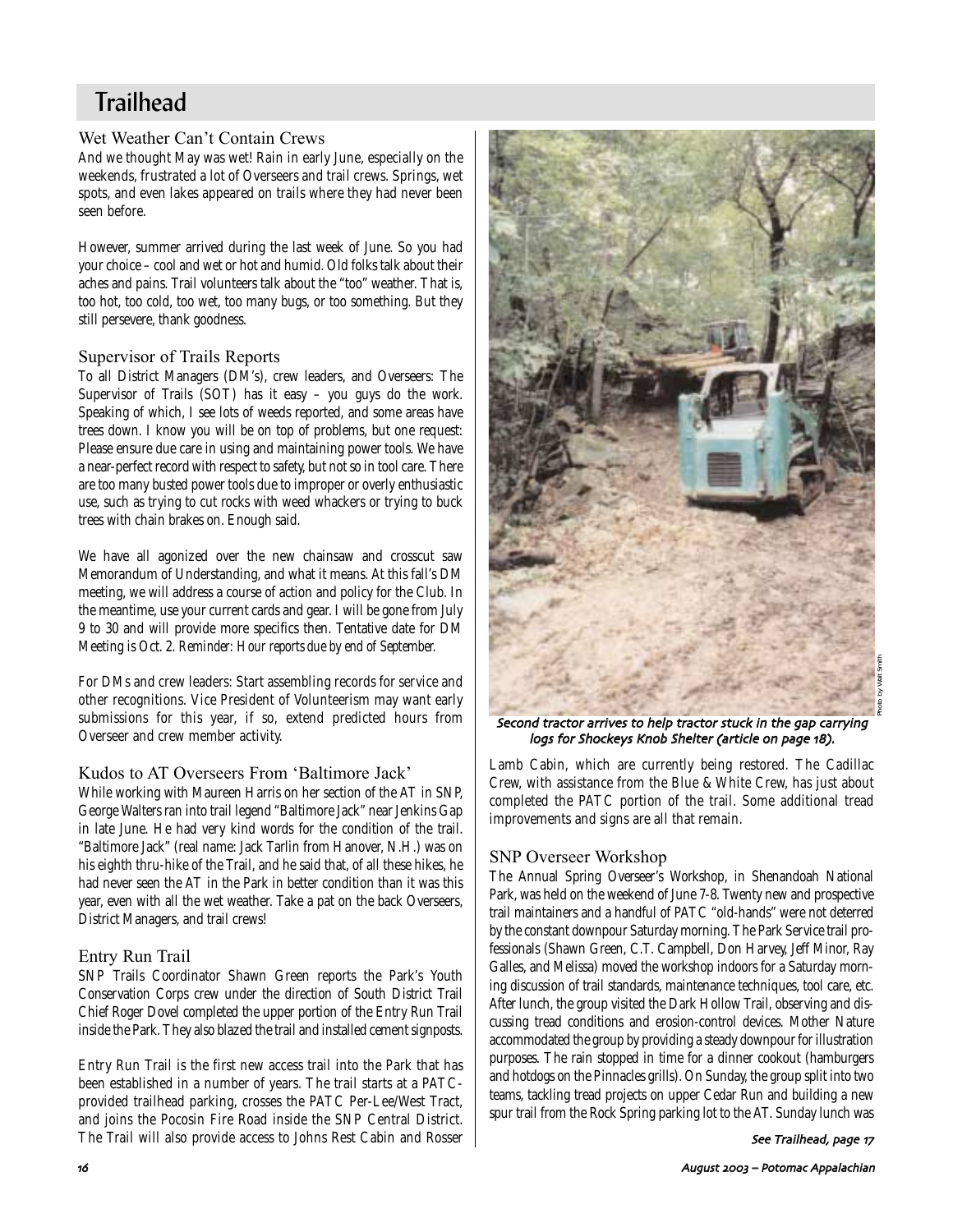# **Trailhead**



Logs arrive and construction begins on Shockeys Knob Shelter

### Trailhead, from page 16

provided by PATC chefs-extraordinaire George Walters and John McCrea. Thanks to all of the brave volunteers who risked drowning to learn trail maintenance techniques, to the Park Service pros who salvaged a seemingly doomed weekend, and to John and George for the wonderful grub. A few pictures of the soggy workshop are posted at http://blueandwhitecrew.org (click the dates for crew photos, and the photos for larger images).

# Massarock Trail Crew

In June the Massarock Trail Crew, in conjunction with the Forest Service, completed the relocation of 0.6 miles of the Massanutten Trail north of Edinburg Gap and 0.5 miles of the Snyder Trail on Great North Mountain. The trails are located in the Lee Ranger District of the George Washington and Jefferson National Forests. The Massanutten Trail was relocated into the woods, and hikers no longer have to endure walking on the muddy mess of the All Terrain Vehicle (ATV) road and suffer the potential hazards as the vehicles zoom by. The Snyder Trail was relocated off of private land. For those interested, the Massarock Trail Crew stills needs volunteers for the weeks of Sept. 7 and 14, 2003, to work on the extension of the Great North Mountain Trail north of Hunkerson Gap. If you are interested, contact Heidi Forrest at 703/242-0693 extension 12 or visit the Web site to obtain an application: http://www.patc.net/volunteer/crew03app.pdf.

# Massanutten Trail, a National Recreational Trail

The 71-mile Massanutten Trail is now a National Recreation Trail (NRT). Take a journey through Massanutten Mountain and explore the wonders found on the Lee Ranger District of the George Washington and Jefferson National Forests! This trail is not only steeped in history, but also contains a rich diversity of eastern wildflowers and animals. For 71 miles you can enjoy overlooks with vistas that peer into the Blue Ridge Mountains to the east and the Great North Mountain to the west. For more<br>information. see: http://www.ameriinformation, see: cantrails.org/nationalrecreationtrails/trailN RT/Massanutten-VA.html.

# Beavers at it Again

As previously reported (March Trailhead), beaver-gnawed trees adjacent to the AT had to be removed near Rte. 522 outside Front Royal. Beaver dams in that area have now caused a floating boardwalk. Additionally the beavers have turned the trail into a bog just south of Rte. 55, and the Park Service is involved with this one. Solutions are being investigated – the issue is removing beaver dams. Lloyd Parriott says the beavers seem to have an affinity for the Mosby District.

# ATC Mid-Atlantic Crew's North Chapter Project The ATC Mid-Atlantic Crew will be tearing down and replacing a 65-foot-long by four-

foot-high retaining wall in Caledonia State Park in Pennsylvania. Multiple grip-hoist high-lines will be used to move and position large stones beside a stream. Anyone wishing to help and learn this aspect of stonework is welcome to come out with the crew and North Chapter to work on this project.

The project will take place during the 1st, 2nd, and 4th weeks of the crew schedule. These weeks are Sept. 4-8, Sept. 11-15, and Sept. 25-29. The first week will coincide with the Yankee Clippers AT work trip, so supper afterward is available for all. Contact<br>Pete Brown at 410/343-1140 or Pete Brown at 410/343-1140 or peter.brown4@worldnet.att.net for details.

# High Rock Trail

The Cadillac Crew spent the second weekend in June clearing two upslope trails that may someday form part of a nice circuit hike over Shockeys Knob. One of these, the High Rock Trail, was an old hunting trail in West Virginia's Sleepy Creek Wildlife Management Area. It connects the new Tuscarora Trail route along Sleepy Creek Mountain with the old route, which followed the Brush Creek Trail. The old Pack Horse Road would complete the circuit at the southern end.

The few rumbles of thunder and raindrops over the weekend failed to dampen the crew's spirits. Those who still felt the need to get wet jumped into the chilly pond in front of the Brill Cabin after work on Saturday, led by nearoctogenarian Al Rogers! A twilight serenade by whippoorwills, bullfrogs, and other creatures of the field and forest ended the long June day at one of the crew's favorite outposts.

### See Trailhead, page 18

**POTOMAC APPALACHIAN** (UPS-440-280) ©2003, Potomac Appalachian Trail Club, Inc. Published monthly by the Potomac Appalachian Trail Club, 118 Park Street, S.E., Vienna, VA 22180. Periodical class postage paid at Vienna, VA. Postmaster: send address changes to: Potomac Appalachian Trail Club, 118 Park Street, S.E., Vienna, VA 22180 Subscription: (Free with PATC membership) \$6.00 annually; \$.70 single copies.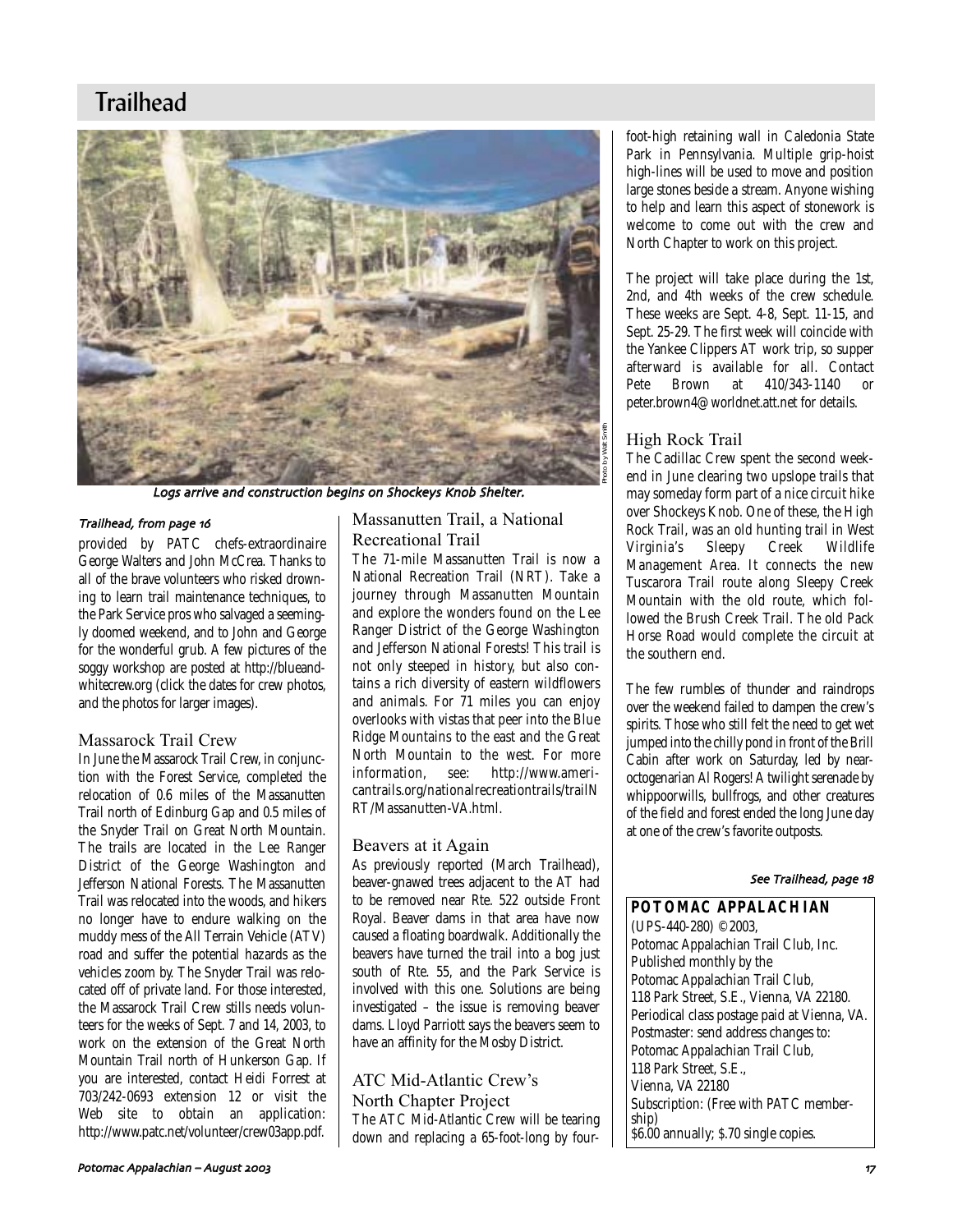Frank Turk's Shelter Crew was also working on Shockeys Knob that weekend (see pages 16-17 for photos), setting the first few pre-cut logs in place after they had been hauled up the mountain by Luther Dill, brother of Merle Kerns, co-owner of the Siler Country Store. With differing schedules and so much to do, members of the two crews only saw each other in passing and never really got together.

# Hoodlum History

Yes, the Hoodlums were rained out. With rain all week long and the forecast calling for more of the same for the weekend, we thought it prudent for mud and safety reasons to cancel the June work trip at the 11th hour. This is the first time this has happened in 10 years of Hoodlum history!

# Pass Mountain Weed Patrol

On June 13, Overseers Karen, Richard, and Rachel and Michael Mostellar were joined by District Manager John McCrea, Bernie Stalmann, and Dick Dugan in an annual assault on the weeds and briars in the wilderness area at the summit of Pass Mountain. The rain held off, and they managed to finish not only the trail but also the Pass Mountain Hut Trail. The power weeders got a workout as well when Dick and Bernie weeded the first half mile of the Piney Ridge Trail. John and Bernie also managed to weed the entire area around Range View Cabin. The lack of sun has held the weed growth back some, but with all the water we await the growth explosion. We should be able to watch them grow this year!

Please send any interesting tale, technical advice, individual or group accomplishments, and trail maintenance questions to Trailhead, c/o Jon Rindt, 621 Skyline Forest Dr., Front Royal, VA 22630 or to jkrindt@shentel.net. ❏



"Hildy" Hildebrand and John Howard of the Massarock Trail Crew work on the relocation of the Snyder Trail on Great North Mountain

# Trailhead, from page 17<br>Frailhead, from page 17<br>Frank Turk's Shelter Crow was also working

As promised in the last issue, here are a cou-<br>ple of photos taken at the recent gathering for people who have been members for at least 25 years. The celebration, held in June, was attended by about 70 people. With at least a quarter century of Club participation under their belts, you would expect many good stories and memories to emerge. In addition, attendees were treated to original movies of some of our Club's and the AT's history. Again, thanks to Paula Strain for getting the ball rolling on this event. Hope to see an even bigger turnout at the next such occassion! ❏

(right) Shirley Strong talking to 99-yearold Dorothy Walker (joined in 1929) with Lyman Stucker (joined 1939) and Bruce Burnside (bearded-1945). Lyman and Dorothy were the male and female attendees with the longest membership record





**Do you know that you can get the** *PA* **in color??? All you have to do is go to PATC's Web site and download it from there. You get small Acrobat files, and all the back issues you could dream of!**

*www.patc.net/resources/pa/*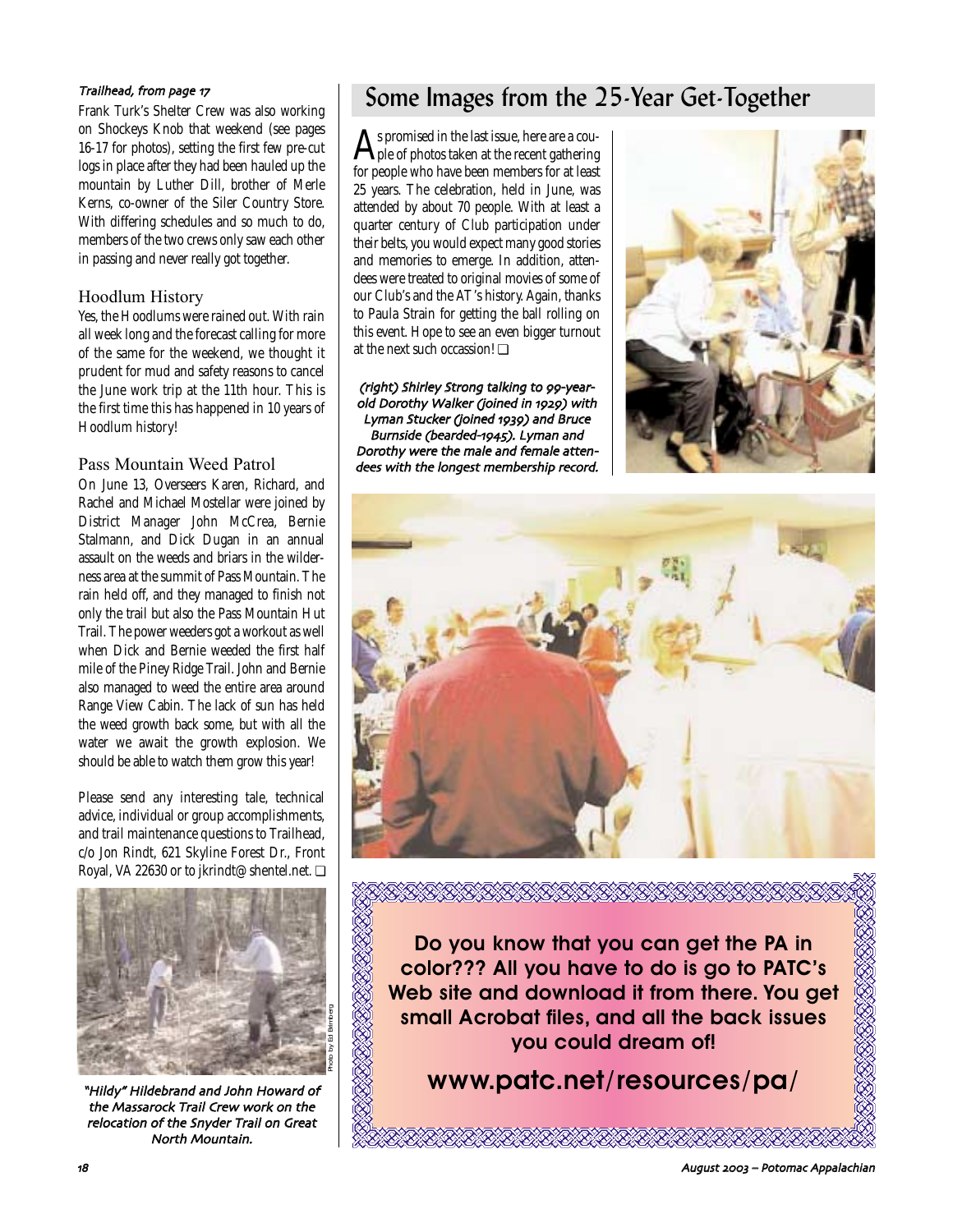# NOTICES

# **NEW NOTICES**

FOR SALE: Quality one-man crosscut saws, sharpened and set for hardwoods. Includes second handle and blade guard. Guaranteed to never run out of gas. Contact Dan Dueweke at 703/266-3248 or danjan@fcc.net

# **FOR SALE**

**FOR SALE GREAT OPPORTUNITY** to outfit yourself with like-new items at reasonable cost – Mountainsmith Frostfire III backpack, fits tall people well, 6037-7213 c.i. capacity; MSR WhisperLIte Internat'l stove; Mountainsmith Alouette dog pack for large dog; EMS down sleeping bag rated to zero; Karhu x-c 215 cm. skis w/150 cm. poles AND size 47 Heierling boots. And for family activity: Kelty child carrier with sun/rain hood, small zip-off day pack and large capacity detachable day pack; Burly D'Lite bike trailer for 2 children; Baby Jogger II stroller w/ sun shade, rain cover, basket, folds flat. Will donate 10 percent of sale to PATC. Joy Imel, 703/642-8350, 703/403-5206 or Ktjimel@aol.com.

### **LOST AND FOUND**

FOUND: at the Glass House on April 21, a backpacking item (too generic to describe further). Contact Dan at 703/742-7993 or ZootSuit@comcast.net to identify and claim.

FOUND: Watch found along a trail (not sure which) in Madison County, Va. The watch brand is Uptick and is silver tone. If you lost this, please call 301/229-2751.

# **HELP WANTED**

**C&O CANAL NATIONAL HISTORICAL PARK** is seeking volunteers for the Williamsport Visitor Center. This is an opportunity to share your knowledge and enthusiasm for trails and the towpath, and to meet and greet visitors to the towpath. The positions involve staffing the visitor center and bookstore, and can include informal interpretation. We are looking for people who can volunteer as part of a regular schedule, even if it is only for half a day a week. Please call Gloria Updyke, 301/582-0813 or email Gloria\_Updyke@nps.gov.

**ENDOWMENT COMMITTEE VACANCY:** A person with experience in investing is sought to serve on the PATC Endowment Committee. The Committee meets quarterly to review performance and the asset allocation of the PATC Endowment. Interested people should send a resume to Wilson Riley, Director of Administration, at wriley@patc.net.

HELP WANTED: Help is needed for a new project at the Blackburn Trail Center. Work includes electrical, plumbing, drywall and painting. Volunteers may stay at the Center while working on this project and work may be done on weekends or during the week. We would like to get this project finished as soon as possible. For info call Chris Brunton at 703/560-8070 or e-mail at trailbossbtc@msn.com



# VOLUNTEER OPPORTUNITIES

PA HELP WANTED: A volunteer is needed to attend monthly Council meetings and report via e-mail on the meeting. Please contact Linda at PA@patc.net.

EVENING DESK VOLUNTEERS NEEDED to work the Sales or Information desks once or twice a month 7 p.m. to 9 p.m. We will train you. Call Sales and Information Coordinator Annetta DePompa at 410/535-5171.

# ALSO NEEDED:

NEED TO HIRE – PLUMBER. Need help at a PATC Cabin over a work weekend this summer. No pay, use your own tools, supply your own transportation, and bring money for your meals. If you finish the job on Saturday you will be allowed to use the commode and shower on Sunday. Contact Thomas C. Jorgensen (hairatheart@aol.com) 540/456- 4760.

DESPERATE - NEED A COOK for weekend work trips. We slackers will eat anything. Your duties are to buy food (we'll reimburse you), cook, take pictures at the site, clean up after meals. Sat. evening, Sun. morning, Sun. lunch. If you can take this job for one weekend, it would be a big help. It pays as all other volunteers on a worktrip, but I don't tongue-lash the cook the way I do laborers. Contact Thomas C. Jorgensen at hairatheart@aol.com or call 540/456-4760.

CREW LEADER TO PLAN, ORGANIZE, and carry out the assembly of a milled – log cabin kit. The cabin will be erected on PATC owned property near Shawneeland, West Virginia. All materials are pre-cut and fit and the kit comes with a full set of plans and instructions. The construction site is in a heavily wooded area well up the mountain but is accessible by A dirt road. INFO: Charlie Graf (410/ 757–6053) or e-mail: Cagraf@aol.com.

MEDICAL CHAIR VACANCY: If interested please contact Mickey McDermott at patcvolunteer@patc.net.

# NOT INTERESTED IN WORKING IN THE GREAT OUTDOORS?

It takes a lot more than trail workers to keep the Club going! INFO: Wilson Riley, Wriley@patc.net or 703/242-0693, ext.11.

SALES OFFICE NEEDS VOLUNTEERS please contact the Sales Coordinator, Maureen Estes, by either calling headquarters at 703/242-0693, ext. 19, or by e-mail at mestes@ patc.net.

NEEDED: PEOPLE to help plan and conduct our Club events. If you are willing, please contact Susan Nelson, Supervisor of Membership (snelson@patc.net) 703/243-7867, or Pat Fankhauser at Club headquarters - 703/242-0693, Ext. 17, pfankhauser@patc.net.

CALLING ALL LAWYERS, ACCOUNTANTS AND TAX ATTORNEYS. Want to give something of value to the Club, but don't want to swing a Pulaski? Virginia has enacted a new law that permits donors of conservation easements to sell the tax credit and reap a substantial cash infusion. PATC owns property in Virginia that would be eligible for such a rebate. The Club needs you to help write the proposals that would help the Club save thousands of dollars. Contact: Phil Paschall (bettycox@erols.com), or phone 540/882-3027. But hurry – before the State changes its mind.

# **DONATIONS WANTED**

LAPTOP AND COMPUTER PROJECTOR NEEDED: PATC HQ needs a laptop computer and computer projector for presentations at conferences, meetings, and community gatherings. Projection at 1024 X 768 desired. If you work for a corporation which might make such a donation, contact Wilson Riley (wriley@patc.net).

# **CONSERVATION OPPORTUNITIES**

DO YOU WANT TO BE A LANDOWNER along the AT? And have a home in the woods! Are you in a position to become a Conservation Buyer through the Appalachian Trail Conference Land Trust? Our program matches conservation buyers – people like you – with people who are selling land along the AT. You locate your home or cabin out of sight from the Trail. All we ask is that you donate a conservation easement on the rest of the property. A conservation easement "runs with the land;" that is, no present or future owner can develop it! AND, because an easement is an irrevocable gift of a property right, you get a nice income tax deduction equal to the value of the easement. Contact Bob Williams, Director of Land Trust Programs, at bwilliams@appalachiantrail.org, or at 304/535-6331, or write to P.O. Box 807, Harpers Ferry, WV 25425.

# **TRAIL OVERSEER OPPORTUNITIES**

PATC OVERSEERS GET DISCOUNTS from the following merchants who support our volunteer programs: Blue Ridge Mountain Sports (Charlottesville, Tidewater) – 20%, Hudson Trail Outfitters (Metro DC) – 15%, The Trail House (Frederick, Md.) – 15%, Casual Adventures (Arlington, Va.) – 10%, Campmor (mail order via PATC HQ) – 10%, and Weasel Creek Outfitters in Front Royal – 10%. Check the back page of the PA for the latest trail, cabin, and shelter Overseer opportunities. All PATC members receive a 10% discount from Blue Ridge Mountain Sports. Be sure to have your membership ID or Overseer ID ready when you shop.

Notices are published free of charge for PATC members only. PATC cannot vouch for any of the advertised items. No commercial advertisement or personal notices unrelated to hiking will be accepted. Deadline for inclusion is the first day of the month preceding issuance of the newsletter. Notices will be run for 3 months, at the discretion of the editor, unless we are otherwise advised. ❏